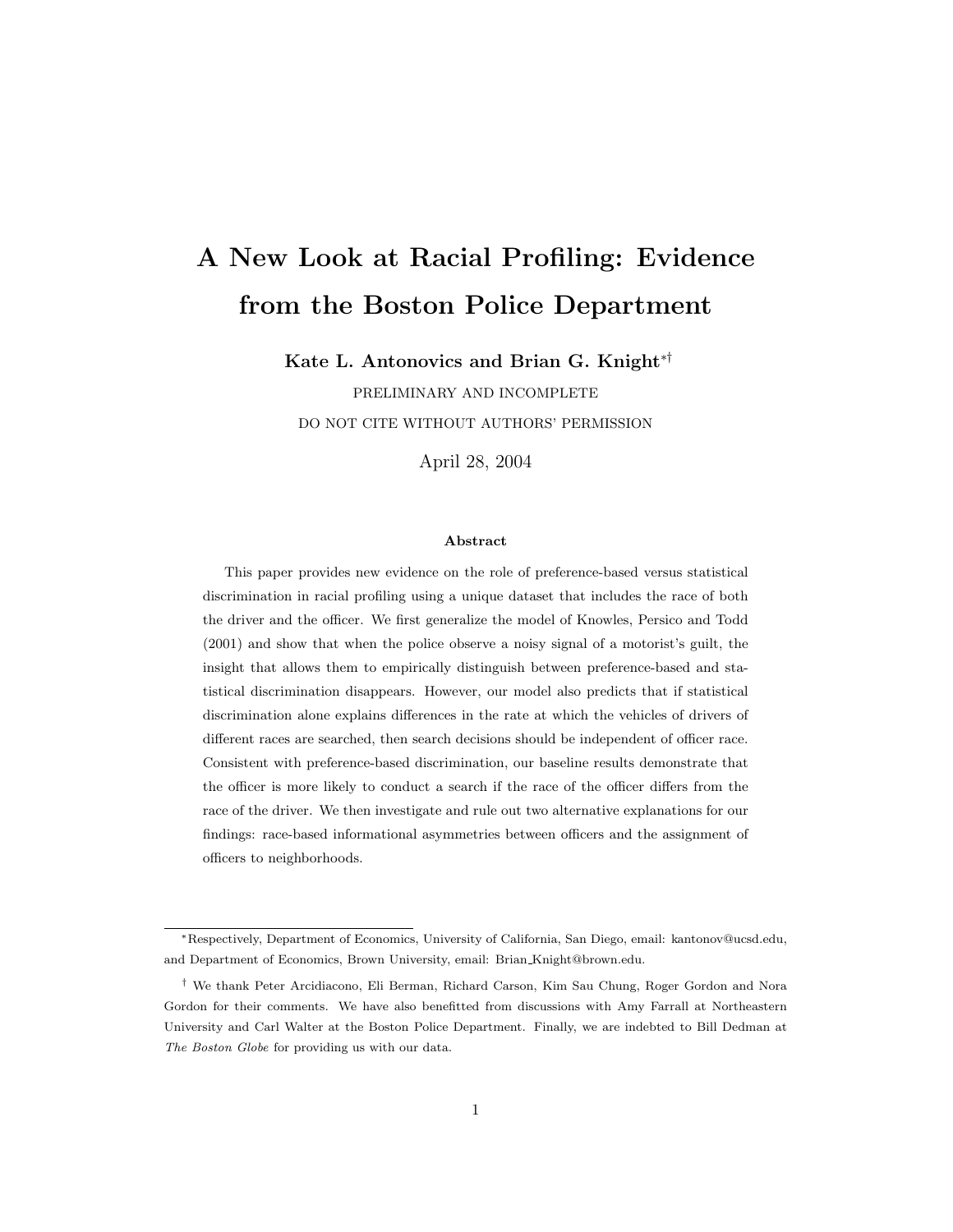# A New Look at Racial Profiling: Evidence from the Boston Police Department

To date, there have been over 200 court cases involving allegations of racial and ethnic profiling against law enforcement agencies in the United States. Typically, the focus in these cases has been on uncovering why law enforcement officials treat individuals from different racial groups differently. On the one hand, the courts have tended to uphold racially biased policing patterns when they can be reasonably justified by racial differences in crime rates. On the other hand, the courts have consistently ruled against what appear to be purely racist policing practices. The problem, of course, is that it is not easy to empirically distinguish between these two possibilities.

Economists, who have long struggled with explaining racial disparities in labor market outcomes, have now joined the debate over racial profiling, and a number of recent papers have attempted to determine whether the observed racial disparities in policing patterns are best explained by models of statistical discrimination or models of preference-based discrimination (see, for example, Knowles, Persico and Todd (2001) and Hernández-Murillo and Knowles  $(2003)$ .

In models of statistical discrimination, discrimination arises because law enforcement officials are uncertain about whether a suspect has committed a particular crime. Thus, if there are racial differences in the propensity to commit that crime, then the police may rationally treat individuals from different racial groups differently. On the other hand, in models of preference-based discrimination, discrimination arises because the police have discriminatory preferences against members of a particular group and act as if there is some non-monetary benefit associated with arresting or detaining members of that group. Thus, preference-based discrimination refers to anything that raises the benefit (or, equivalently, lowers the cost) of searching motorists from one group relative to those from some other group.

This debate among economists over the sources of racial disparities in policing patterns roughly parallels the debate over racial profiling within the court system. That is, statistical discrimination approximately corresponds to the type of behavior that the courts have tended to uphold, while preference-based discrimination approximately corresponds to the type of behavior that the courts have tended to condemn. For this reason, economic theory and economic analysis may lead to insights that are useful in litigating these hotly-contested court cases.

In this paper, we attempt to understand the reasons for observed racial differences in the rate at which the vehicles of African-American, Hispanic and white motorists are searched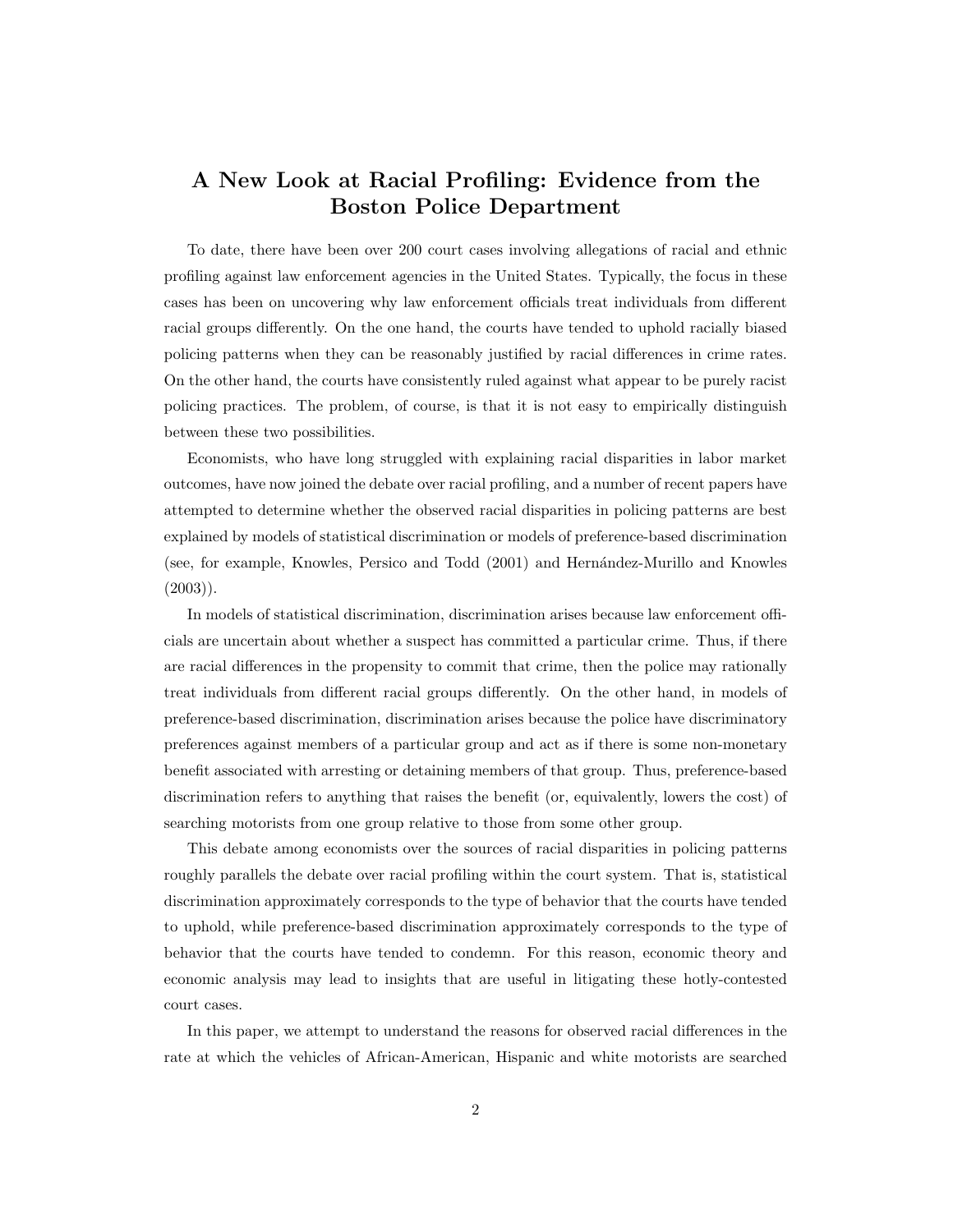during traffic stops. In doing so, we contribute to the literature on racial profiling in a number of ways. From a theoretical standpoint, we show that if the information structure of the canonical model of police search behavior developed in Knowles, Persico and Todd (2001) (hereafter, often, KPT) is generalized, then the fundamental insight that allows KPT to empirically distinguish between preference-based discrimination and statistical discrimination falls away. Our modified model, however, provides an alternative mechanism for testing between these two forms of discrimination; in particular, our model predicts that if statistical discrimination alone explains differences in the rate at which African-American and white drivers are pulled over, then search decisions and search outcomes should be independent of the race of the police officer.

We then test these theoretical predictions using a unique data set in which we are able to match the race of the officer to the race of the driver for every traffic stop made by officers in the Boston Police Department for the two-year period starting in April 2001. Thus, in addition to being able to discern differences in the likelihood that motorists from different racial groups are subject to search, we are also able to determine whether these patterns differ depending on the race of the officer. Previous studies of racial profiling lacked the officer-level data required for this type of analysis.

We find that, even after controlling for a broad set of covariates including the location of the stop, if the race of the officer differs from the race of the driver, then the officer is more likely to conduct a search. These results cannot be explained by standard models of statistical discrimination and are consistent with preference-based discrimination. We then investigate two alternative explanations for these empirical findings. First, we examine whether these patterns could arise because of differences in the ability of African-American and white police officers to accurately assess the guilt of motorists from different racial groups. Although our model delivers ambiguous predictions about the effect of this type of informational asymmetry, we find that our results hold even among officers with greater than 10 years of experience, amongst whom informational asymmetries should be less severe. Finally, we investigate (and rule out) the possibility that our findings could be explained by the way in which officers are assigned to various neighborhoods within the city.

# Some Initial Trends in the Data

In order to motivate our model and the analysis that follows, it is worthwhile to first highlight a few patterns in our data. For now, these patterns are merely meant to be suggestive, and we will discuss the data in greater detail below.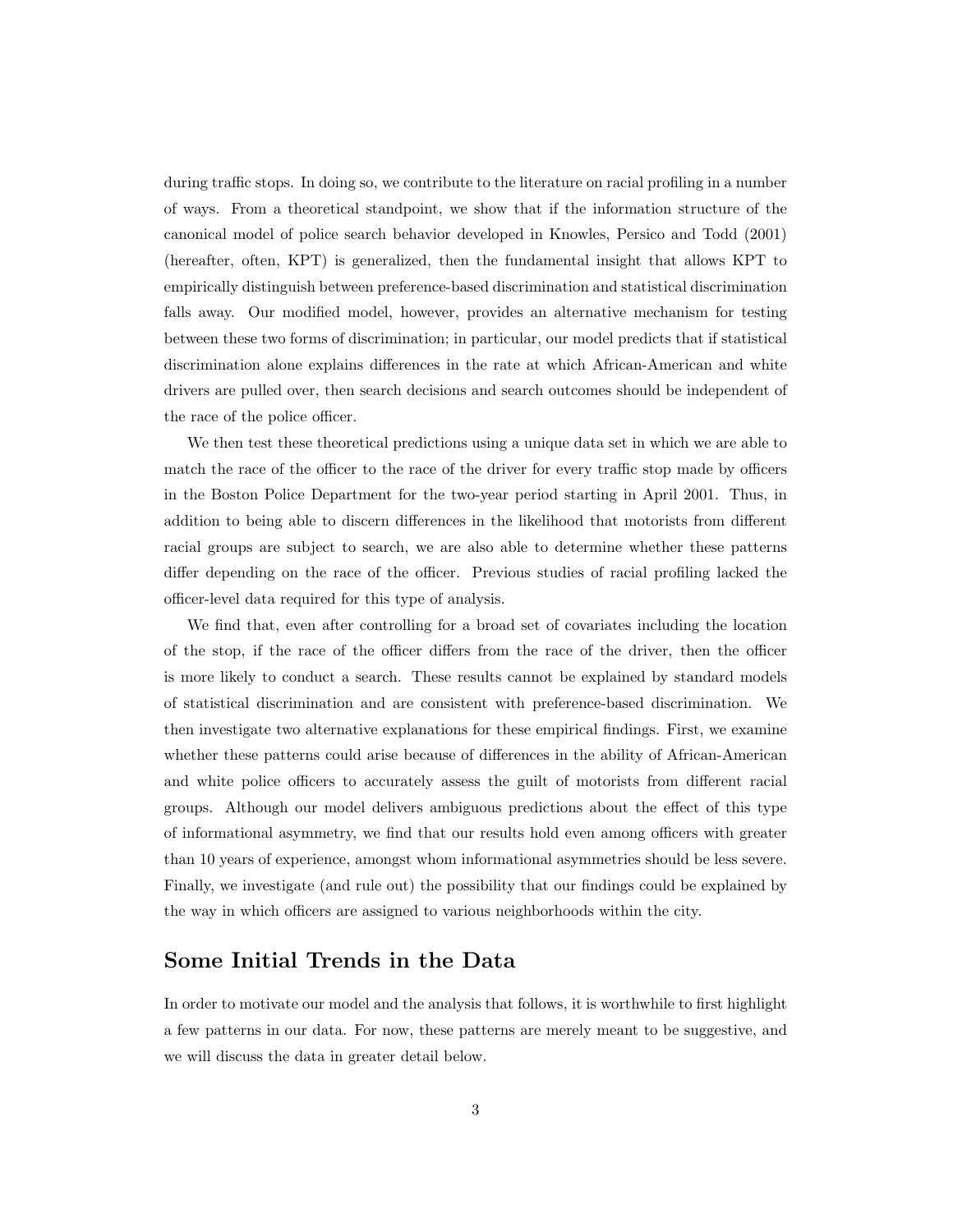Table 1 presents, by officer race and motorist race, the probability that a motorist's car is searched during a traffic stop. Looking at the last column, we see that both Hispanics and blacks are almost twice as likely as are whites to have their cars searched. This differential search pattern could be the result of preference-based discrimination. However, it is also consistent with statistical discrimination. That is, if blacks and Hispanics are more likely to carry drugs or other contraband than are whites, then it's also possible that they are also more likely than whites to raise the suspicion of the police. Thus, the last column of Table 1 simply reiterates the well-known fact that racial disparities in search rates exist, but does not offer any insight into why those disparities might arise.

Columns 2-4, however, are more revealing; motorists are, in general, more likely to be searched if the officer making the stop is from a different racial group from that of the motorist. For example, the probability that a white motorist is searched is .41% if the officer is white and .67% if the officer is black. Similarly, the probability that a black motorist is searched is .81% if the officer is black but 1.0% if the officer is white. In order to insure that the patterns in Table 1 are not driven by a small number of officers who issue an unusually large number of tickets, Table 2 weights each citation by the inverse of the number of citations given by the officer issuing the citation. Since officers who issue a large number of tickets are less likely to conduct searches than officers who issue a small number of tickets, the search probabilities are generally larger in Table 2 than in Table 1. However, as in Table 1, we see that motorists are consistently less likely to be searched if the officer making the stop is a member of the motorist's own racial group.

Abstracting at this stage from issues of statistical significance and other possible concerns, we merely wish to point out that the patterns in Tables 1 and 2 are inconsistent with standard models of statistical discrimination in which racial differences in the rate at which motorists are searched arise because the police believe that motorists from some racial groups are more likely to have contraband than are motorists from other groups. Since these beliefs must be correct in equilibrium, there should be no difference in the rate at which officers from different racial groups search the vehicles of motorists from a particular racial group.

On the other hand, preference-based discrimination could explain these patterns. In particular, if officers favor members of their own racial group, then we would expect search rates to be lower when there is a match between the race of the officer and the race of the motorist.

However, two alternative explanations also come to mind. First, there may be racial differences in the ability of officers to accurately discern the likelihood that motorists from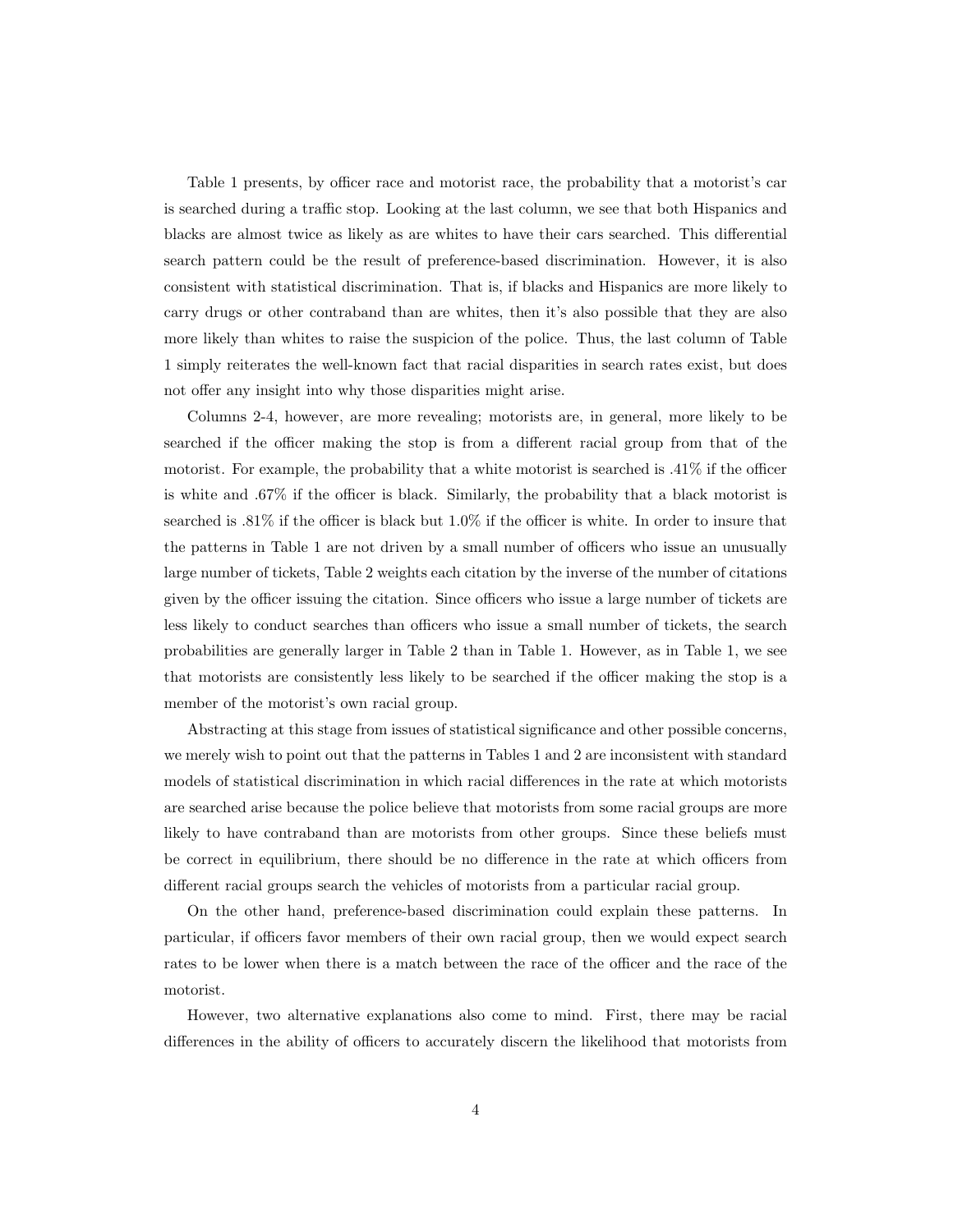different racial groups are guilty. For example, it is natural to think that officers may be better able to assess the guilt of motorists who are members of their own racial group. A second explanation for the differential search rates in Tables 1 and 2 involves the mechanism through which officers are assigned to various neighborhoods within the city. For example, if white officers are assigned to neighborhoods in which crimes are more likely to be committed by blacks than whites, and if black officers are assigned to neighborhoods in which crimes are more likely to be committed by whites than blacks, then we might expect that, for the city as a whole, white officers would be more likely than black officers to search the cars of black motorists. We address both of these alternative explanations in the final sections of the paper.

## Model

In this section, we generalize the information structure of the model of police search presented in Knowles, Persico and Todd (2001), and show that once this more general information structure is adopted, the fundamental insight that allows KPT to empirically distinguish between preference-based discrimination and statistical discrimination falls away.

In their model, the police decide whether or not to search motorists, motorists decide whether or not to carry drugs, and the optimal actions of both parties depend upon the behavior of the other. As in KPT, we assume that, when making their decisions, the police are able to observe each motorist's race and a characteristic that is related to the motorist's propensity to carry contraband. However, in contrast to KPT, we assume that this characteristic (or signal) is not known to the motorist at the time he or she decides whether or not to carry drugs. For example, even though motorists who traffic drugs may be more likely to appear nervous than those who do not, and even though the police observe how nervous motorists appear, motorists may not be able to perfectly predict their outward appearances in the event that they are pulled over. In this setting, the police will use these behavioral cues as signals of the motorist's guilt, and, more importantly, the police will weigh these signals against their prior beliefs about the likelihood that the motorist is carrying contraband.

To ease comparison, we adopt the notation in KPT whenever possible. We assume that both police officers and drivers are either African-American or white, which we denote a and  $w$ , respectively. In what follows, superscripts refer to the race of the officer and subscripts refer to the race of the motorist.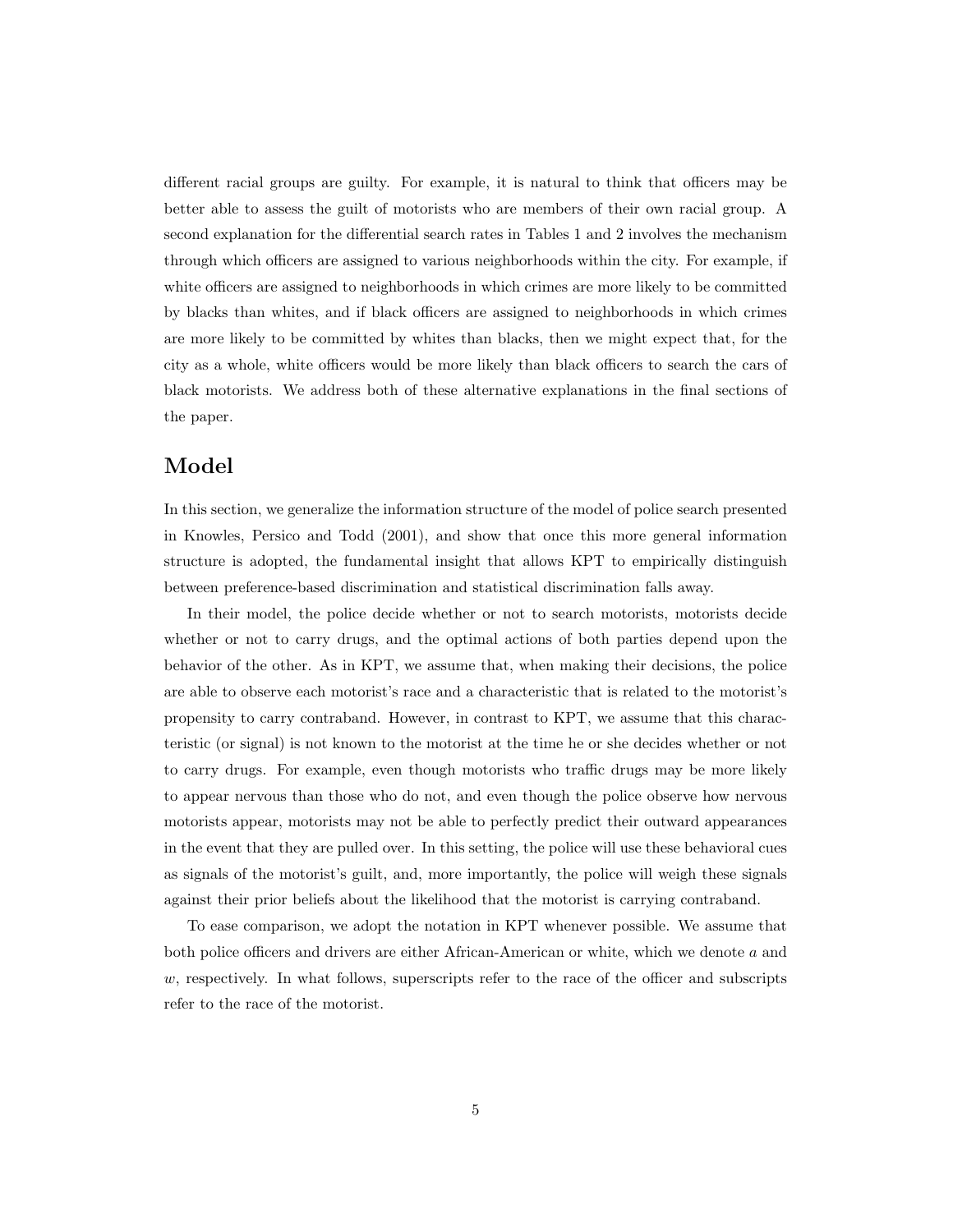#### Motorists

In deciding whether or not to carry drugs, motorists weigh the benefit of carrying drugs against the penalty of being caught. If a driver does not carry drugs, then his payoff is assumed to be zero regardless of whether or not his car is searched. However, if a motorist from group r carries drugs, then he faces cost  $-j_r$  if his car is searched and benefit  $\nu_r$  if his car is not searched. In addition, we allow drivers to be heterogeneous in their preferences for carrying drugs. To capture this heterogeneity we assume that drivers who carry drugs face an additional cost,  $\epsilon$ , that does not depend on whether the motorist's car is searched. Let  $H(\cdot|r)$  denote the cdf of  $\epsilon$  for drivers from group r. Differences in the distribution of  $\epsilon$  across racial groups may stem, for example, from racial differences in labor market opportunities, where better labor market opportunities translate into higher values of  $\epsilon$ .

Given that the payoff to carrying drugs depends on whether a motorist's car is searched, motorists must consider the likelihood that they will be searched. If the motorist decides to carry drugs (if he is guilty), then the police observe the signal  $\theta \in [0, 1]$  drawn from the pdf  $f_G$  $(\text{cdf } F_G)$ , and if the motorist does not carry drugs (if he is innocent), then the police observe the signal  $\theta \in [0,1]$  drawn from the pdf  $f_N$  (cdf  $F_N$ ). It is assumed that  $f_G$  and  $f_N$  satisfy the strict monotone likelihood ratio property so that  $\rho(\theta) = \frac{f_N(\theta)}{f_G(\theta)}$  is strictly decreasing in  $\theta$ . This assumption implies that higher values of  $\theta$  are more likely if the driver carries drugs. Conceptually,  $\theta$  corresponds to characteristics that are correlated with the likelihood that a motorist carries drugs, but that are not perfectly known to the motorist at the time he or she decides whether to carry drugs. For the time being, we ignore the possibility that  $\theta$  may provide a more accurate signal to police officers from certain racial groups.

Let  $\gamma_r^a$  and  $\gamma_r^w$  denote the probability that African-American and white officers, respectively, search motorists from group r. Then, if the fraction of African-American officers is given by  $q$ , the probability that a motorist from group  $r$  is searched is given by

$$
\gamma_r = q\gamma_r^a + (1-q)\gamma_r^w,
$$

and the expected payoff to carrying drugs for motorists from group  $r$  is given by

$$
-\gamma_r j_r + (1 - \gamma_r)\nu_r - \epsilon.
$$

#### Police

The police cannot perfectly observe whether a driver is carrying drugs. However, officers do observe each driver's race, r, and the noisy signal,  $\theta$ . In addition, the police have prior beliefs about the likelihood that drivers from group  $r$  carry drugs. Let these beliefs be denoted by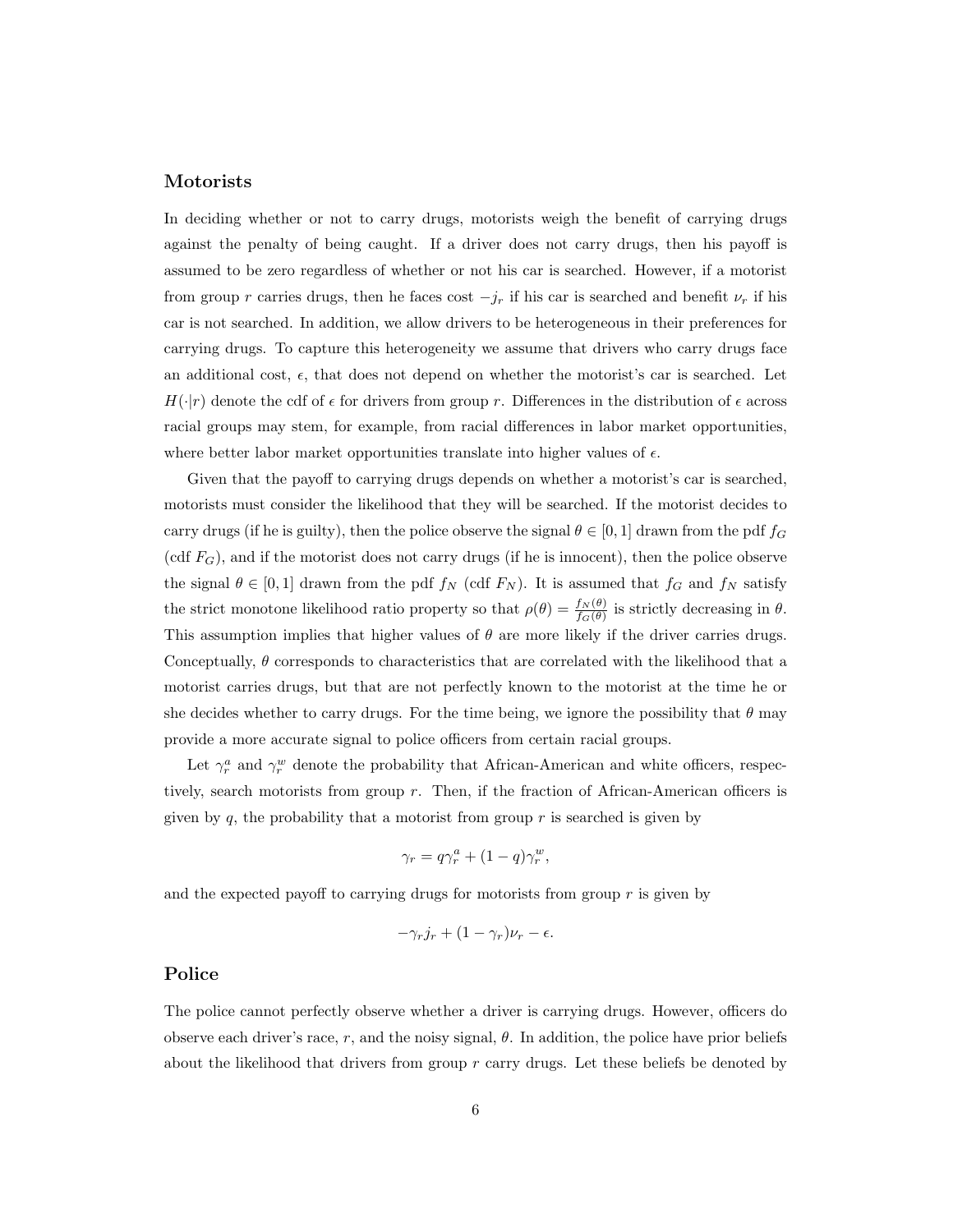$\pi_r$ . Based on  $\theta$  and  $\pi_r$ , the police form posterior beliefs about the likelihood that drivers from group  $r$  are carrying drugs or other contraband. Let  $G$  denote the event that a driver who is searched is caught carrying drugs and let  $P(G|r, \theta)$  denote officers' posterior beliefs about the likelihood that drivers from group r with signal  $\theta$  will be found carrying drugs, where

$$
P(G|r,\theta) = \frac{\pi_r f_G(\theta)}{\pi_r f_G(\theta) + (1 - \pi_r) f_N(\theta)}.
$$

It is assumed that when deciding whether or not to search a car, police seek to maximize the number of convictions less the cost of search. Let  $t_r^i$  be the cost to officers from group i of searching drivers from group r. To make the model viable, we assume that  $0 < t_r^i < 1$ . Thus, the expected payoff to officers from group  $i$  of searching motorists from group  $r$  with signal  $\theta$  is given by:

$$
P(G|r,\theta)-t^i_r.
$$

#### Equilibrium

The timing of the game is as follow:

- **Stage 1:** Drivers observe  $\epsilon$  and decide whether to carry contraband. Thus, a best response function for motorists from group r is a decision rule  $c_r : \mathbb{R} \to \{0, 1\}.$
- **Stage 2:** Motorists are randomly pulled over. Police observe the motorist's race and  $\theta$  and decide whether or not to search the motorist's car. If the driver is guilty of carrying contraband,  $\theta$  is drawn from the pdf  $f_G$ , otherwise  $\theta$  is drawn from the pdf  $f_N$ . A best response function for officers from group  $i$  who have pulled over a motorist from group r is a decision rule  $s_r^i : [0,1] \rightarrow \{0,1\}.$
- Stage 3: Payoffs happen.

We now describe the equilibrium of the above model, and start by examining the best response function of police officers. Officers from group i will optimally search a motorist from group r with signal  $\theta$  if  $P(G|r, \theta) \geq t_r^i$ . Since higher values of  $\theta$  are more likely if the driver is guilty, this implies a cutoff value of  $\theta$  above which police search and below which they do not. Let the cutoff value used by officers from group i for drivers from group r be denoted  $\tilde{\theta}_r^i = \tilde{\theta}(\pi_r, t_r^i)$  where

$$
\tilde{\theta}(\pi_r, t_r^i) = \rho^{-1} \left[ \left( \frac{\pi_r}{1 - \pi_r} \right) \left( \frac{1 - t_r^i}{t_r^i} \right) \right] \tag{1}
$$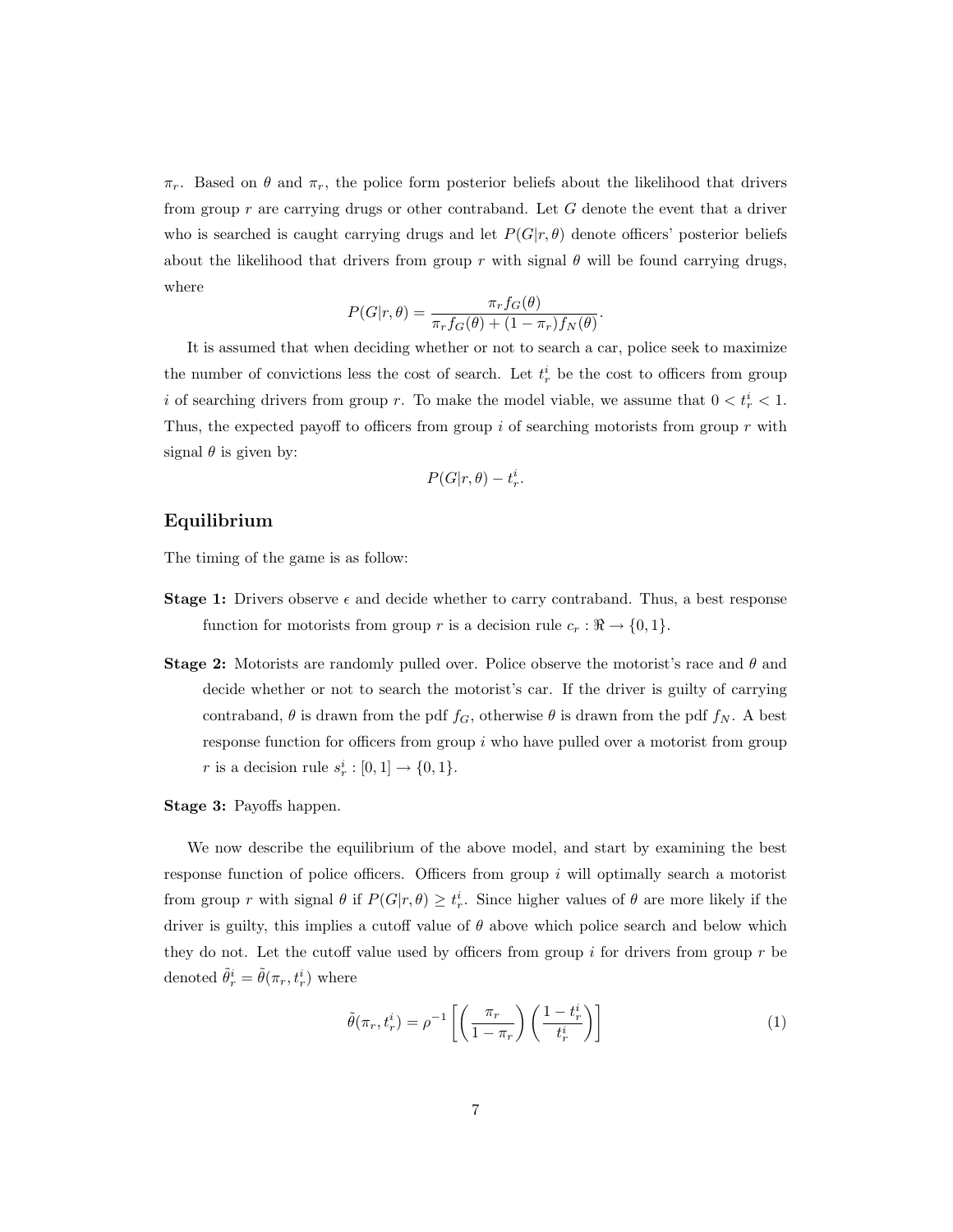and where  $\rho(\theta) = \frac{f_N(\theta)}{f_G(\theta)}$ . Given  $\rho(\theta)$  is decreasing in  $\theta$ , it is easy to show that  $\tilde{\theta}(\pi_r, t_r^i)$  is decreasing in  $\pi_r$  and increasing in  $t_r^i$ . Thus, the higher is a police officer's prior belief and the lower is the cost of search, the lower will be the cutoff value of  $\theta$  (and the more likely the police will be to search drivers from that group).

Drivers optimally carry drugs if the expected net benefit of carrying drugs is greater than zero. Thus, motorists from group r optimally carry drugs if and only if  $-\gamma_r j_r + (1-\gamma_r)\nu_r \geq \epsilon$ , so the probability that they traffic drugs is given by

$$
H(\gamma_r|r) = H(-\gamma_r j_r + (1 - \gamma_r)\nu_r|r)
$$
\n(2)

Note that drivers with values of  $\theta$  that exceed  $\tilde{\theta}_r^i$  and who are pulled over by officers from group  $i$  will experience ex post regret if they are carrying drugs, even though their decision was optimal ex ante.

A Bayesian Nash equilibrium of this model occurs where, based on  $\epsilon$ , motorists are playing a best response to the search behavior of the police and where the police are playing a best response to the distribution of drug trafficking strategies played by motorists. This occurs at any belief  $\pi_r^*$  such that African-American and white officers, respectively, set  $\tilde{\theta}_r^a$  and  $\tilde{\theta}_r^w$  such that, in response to the implied search probabilities, motorists from group  $r$  carry drugs at the exact rate postulated by the police.

To see this more precisely, note that if motorists from group  $r$  traffic drugs at the exact rate postulated by the police, then the distribution of  $\theta$  for motorists from group r is given by

$$
F(\theta|\pi_r) = \pi_r F_G(\theta) + (1 - \pi_r) F_N(\theta).
$$

Thus, given the optimal cutoff search rule for police, the probability that motorists from group  $r$  are searched by officers from group  $i$  is given by

$$
\gamma^{i}(\pi_r) = 1 - F(\tilde{\theta}(\pi_r, t_r^i) | \pi_r). \tag{3}
$$

and the probability that motorists from group  $r$  are searched by officers in general is given by

$$
\gamma(\pi_r) = q\gamma^a(\pi_r) + (1-q)\gamma^w(\pi_r) \tag{4}
$$

where, as before,  $q$  is the fraction of African-American police officers. Thus, combining equations (2) and (4), we see that a Bayesian Nash equilibrium is any  $\pi_r^*$  such that

$$
\pi_r^* = H(\gamma(\pi_r^*)|r).
$$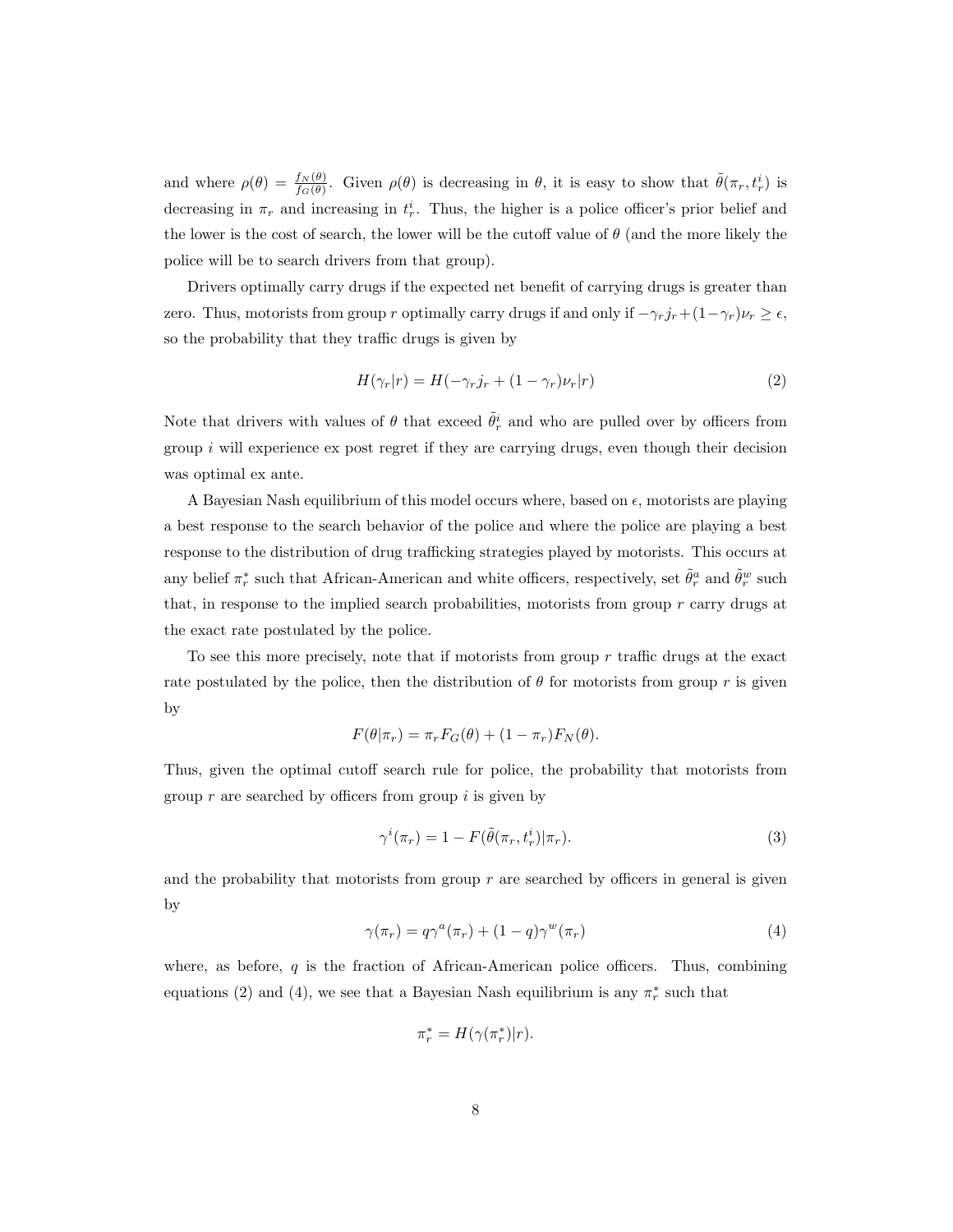#### Discrimination and Equilibrium

Given our interest in testing our model's predictions, we focus on examining how both statistical discrimination and preference-based discrimination affect the model's observable implications. In particular, we focus on how statistical discrimination and preference-based discrimination affect the probability of guilt conditional on search,  $P(G|r, \theta > \tilde{\theta}_r^i)$ , and the probability of search,  $\gamma^i(\pi_r)$ .

Given  $\pi_r^*$ , the equilibrium probability that officers from group i find that motorists from group  $r$  are carrying drugs conditional on search is given by:

$$
P(G|r,\theta > \tilde{\theta}(\pi_r^*, t_r^i)) = \frac{\pi_r^*(1 - F_G(\tilde{\theta}(\pi_r^*, t_r^i)))}{\pi_r^*(1 - F_G(\tilde{\theta}(\pi_r^*, t_r^i))) + (1 - \pi_r^*)(1 - F_N(\tilde{\theta}(\pi_r^*, t_r^i)))}
$$
(5)

It should be clear from above that  $P(G | \pi_r^*, \theta > \tilde{\theta}(\pi_r^*, t_r^i)) > \pi_r^*$ . That is, conditional on being searched, the probability that drivers from group  $r$  are found carrying drugs is higher than the proportion of drivers from that group who carry drugs overall. This makes sense; the police only search drivers who have a relatively high likelihood of being guilty.

#### Statistical Discrimination

In this model, statistical discrimination arises if there are equilibrium differences in officers' prior beliefs about the likelihood that drivers from different racial groups carry drugs, so that  $\pi_a^* \neq \pi_w^*$ . Since these prior beliefs must be self-confirming in equilibrium, this can only occur if the cost of carrying drugs differs for African-Americans and whites. For example, Figure 1 depicts the equilibrium of this model under the assumption that  $H(\cdot|a)$  stochastically dominates  $H(\cdot|w)$  so that the mean value of  $\epsilon$  is lower for African-American than whites. This might occur, for example, if the opportunity cost of carrying drugs in terms of forgone labor market earnings is lower for African-Americans than whites. On the horizontal axis we plot  $\pi_r$  and on the horizontal axis we plot  $\gamma_r^i$ . As the figure reveals, for every search probability,  $\gamma$ , African-American motorists are more likely to traffic drugs than white motorists. As a result, the equilibrium probability that African-Americans carry drugs is higher than it is for whites  $(\pi_a^* > \pi_w^*)$ , and the police are more likely to search African-American motorists than white motorists  $(\gamma_a^* > \gamma_w^*).$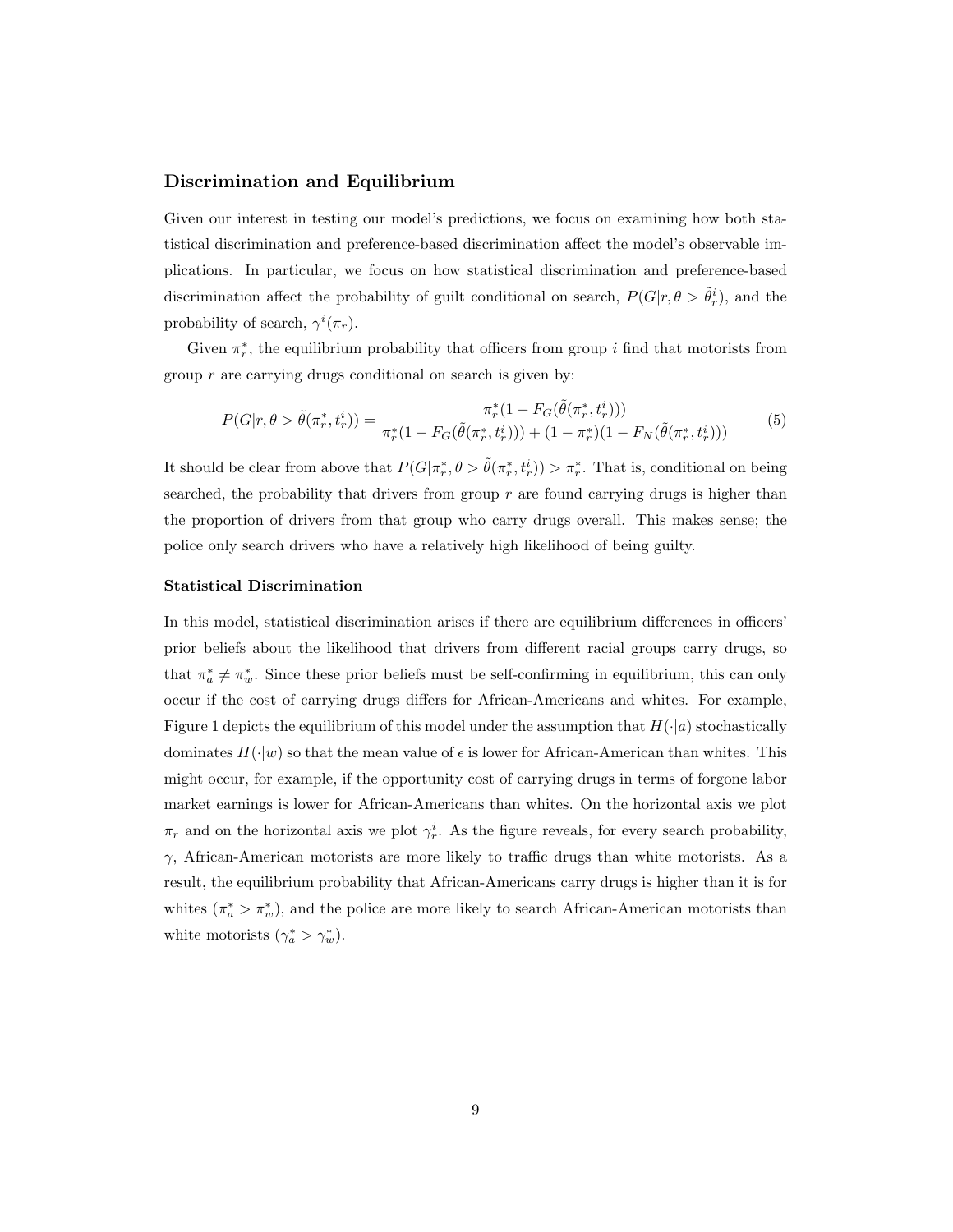

Figure 1: Equilibrium with Statistical Discrimination

However, note that Figure 1 does not imply that there will be differences in the rate at which African-American and white officers search motorists from group  $r$ . That is, as long as  $t_r^a = t_r^w$ , then it is clear from equation (3) that in equilibrium  $\gamma_r^{a*} = \gamma_r^{w*}$ .

We can also examine the effect of statistical discrimination on  $P(G|r, \theta > \tilde{\theta}_r)$ , the probability of guilt conditional on search. It should be clear from equation (5) that even if the cost of search is the same across racial groups, if  $\pi_a^* \neq \pi_w^*$ , then there is no reason to expect that  $P(G|a, \theta > \tilde{\theta}(\pi_a^*, t)) = P(G|w, \theta > \tilde{\theta}(\pi_w^*, t)).$ 

This result lies in sharp contrast to the central prediction of the model presented in KPT. In that model, if statistical discrimination alone explains the differential search rates of white and African-American motorists, then the probability of guilt conditional on search should be the same for motorists from all racial groups. The intuition for this prediction is that officers will search motorists until the marginal benefit of searching is equal to the marginal cost. Since the benefit of searching African-American and white motorists is exactly equal to the probability of guilt, then, as long as the marginal cost of search is the same across racial groups, so too should be the probability of guilt. That is, all motorists, regardless of their observable characteristics, will traffic drugs at the exact same rate. This prediction is powerful because the econometrician need not observe the same set of characteristics that is observed by the police in order to test whether it is true.

The crucial difference between our model and that in KPT is that we allow the police to observe a characteristic that is related to a motorist's propensity to carry contraband, but that is not perfectly known to the driver at the time he or she decides to traffic drugs.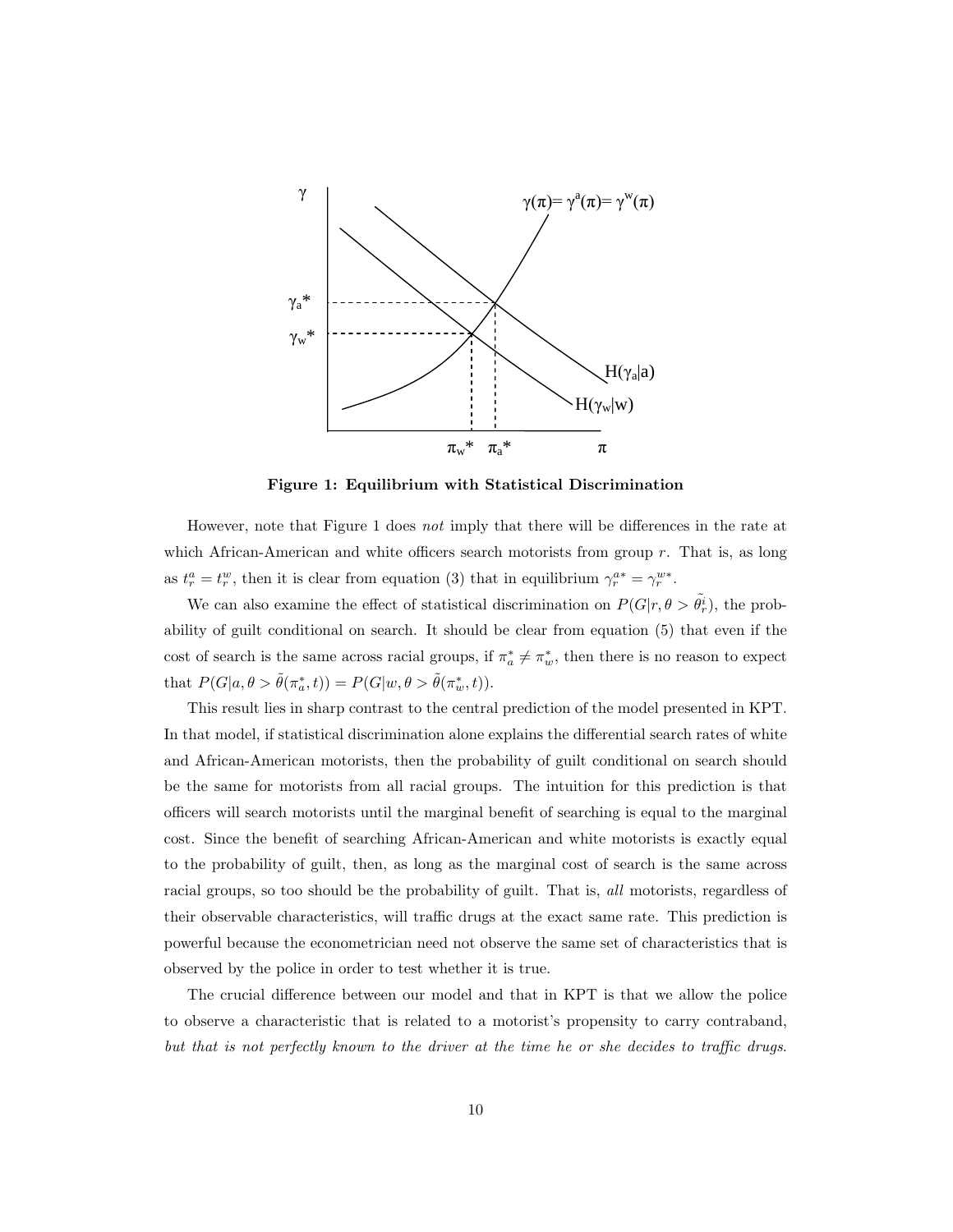As mentioned earlier, a prime example of one such characteristic is nervous behavior by the motorist. In KPT, in contrast, when motorists make their decision about whether or not to traffic drugs, they are able to perfectly predict the information that officers will be able to observe. It turns out that this seemingly subtle distinction greatly affects the equilibrium outcome. In particular, in our model, motorists differ in the likelihood that they traffic drugs. That is,  $\theta$  is not known to motorists at the time they make their decision about whether or not to traffic drugs. Thus, it serves as an additional piece of information that the police can use in determining whether or not to search, and the police use this piece of information to update (in a Bayesian fashion) their prior beliefs about the likelihood that the motorist traffics drugs. Thus, if the police have different prior beliefs about the likelihood that drivers from different racial groups are trafficking drugs, then the police will treat drivers with the same  $\theta$  but who are from different racial groups differently.

Note that in our model the cutoff value of  $\theta$ ,  $\tilde{\theta}_r$  is exactly that value of  $\theta$  such that  $P(G|r, \tilde{\theta}_r) = t$ . Thus, if the cost of search is the same across drivers from different racial groups, then the "marginal" motorist from each group will be equally likely to be found trafficking drugs if his or her car is searched. The problem, of course, is that, since we do not observe  $\theta$ , we do not observe these "marginal" motorists, and so this prediction is impossible to test. In addition, there is no reason to think that the probability of guilt conditional on search will be the same for the average motorist who is searched. That is, as discussed above, if  $\pi_a^* \neq \pi_w^*$ , then there is no reason to expect that  $P(G|a, \theta > \tilde{\theta}(\pi_a^*, t)) = P(G|w, \theta > \tilde{\theta}(\pi_w^*, t)).$ Thus, once the information structure of KPT is expanded to allow the police to observe a noisy signal of a motorist's guilt, then, even in the absence of preference-based discrimination, there is no reason to expect the probability of guilt conditional on search to be the same across racial groups.

#### Preference-Based Discrimination

The figure below depicts an equilibrium for drivers from group  $r$  under the assumption that white police officers have discriminatory preferences against drivers from group  $r$ . That is, we assume that white officers find it less costly than African-American police officers to search drivers from group r so that  $t_r^w < t_r^a$ . As the figure reveals, regardless of the likelihood that drivers from group  $r$  carry drugs, white police officers are more likely to search drivers from group  $r$  than are African-American officers. As one would expect, this implies that the equilibrium outcome depends on the proportion of police officers who are white. In this case, the larger the proportion of white police officers, the more likely are drivers from group  $r$  to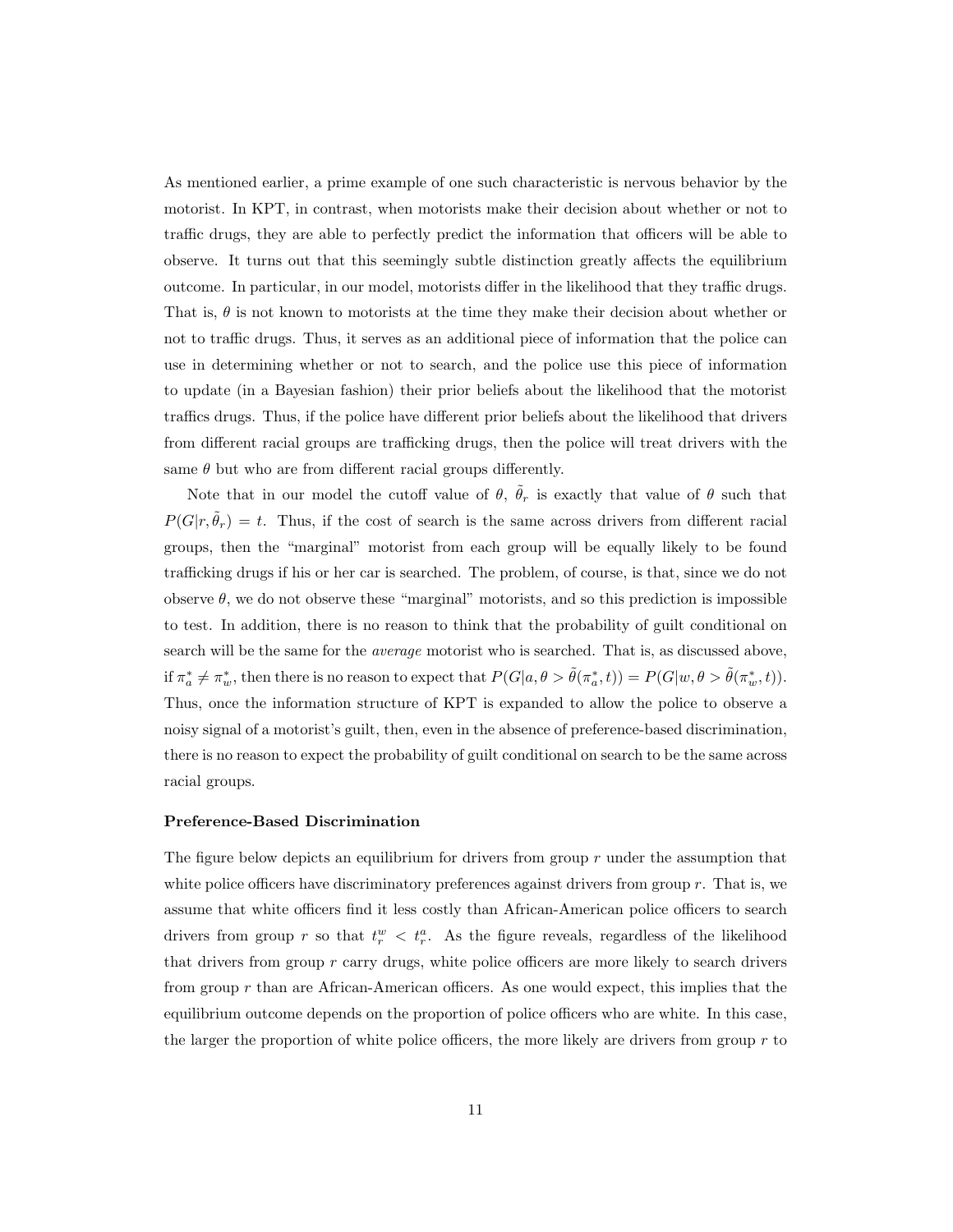be searched and the less likely are they to carry drugs.



Figure 2: Equilibrium with Preference-Based Discrimination

In the model above, it is assumed that officers do not differ in their ability to accurately assess the likelihood that motorists from different racial groups are carrying drugs and that officers are randomly matched with drivers. Provided these assumptions hold, our model predicts that, in the absence of preference-based discrimination, the probability that officers from different racial groups search motorists from any one racial group should be the same. The next section attempts to test these predictions using data from Boston on both the race of the officer and the race of the driver.

## Data

In July 2000, the Massachusetts legislature passed Chapter 228 of the Acts of 2000, An Act Providing for the Collection of Data Relative to Traffic Stops. Among other things, this statute requires that, effective April 1, 2001, the Registry of Motor Vehicles collect data on the identifying characteristics of all individuals who receive a citation or who are arrested. The data collected by the State contain a wide variety of information including: the age, race and gender of the driver, the year, make and model of the car, the time, date and location of the stop, the alleged traffic infraction, whether a search was initiated and whether the stop resulted in an arrest.

The statute also required the Registry of Motor Vehicles to collect data on warnings. However, citing budgetary shortfalls, the Registry only compiled data on warnings for two months. Thus, for most of the time period under investigation, we do not observe stops for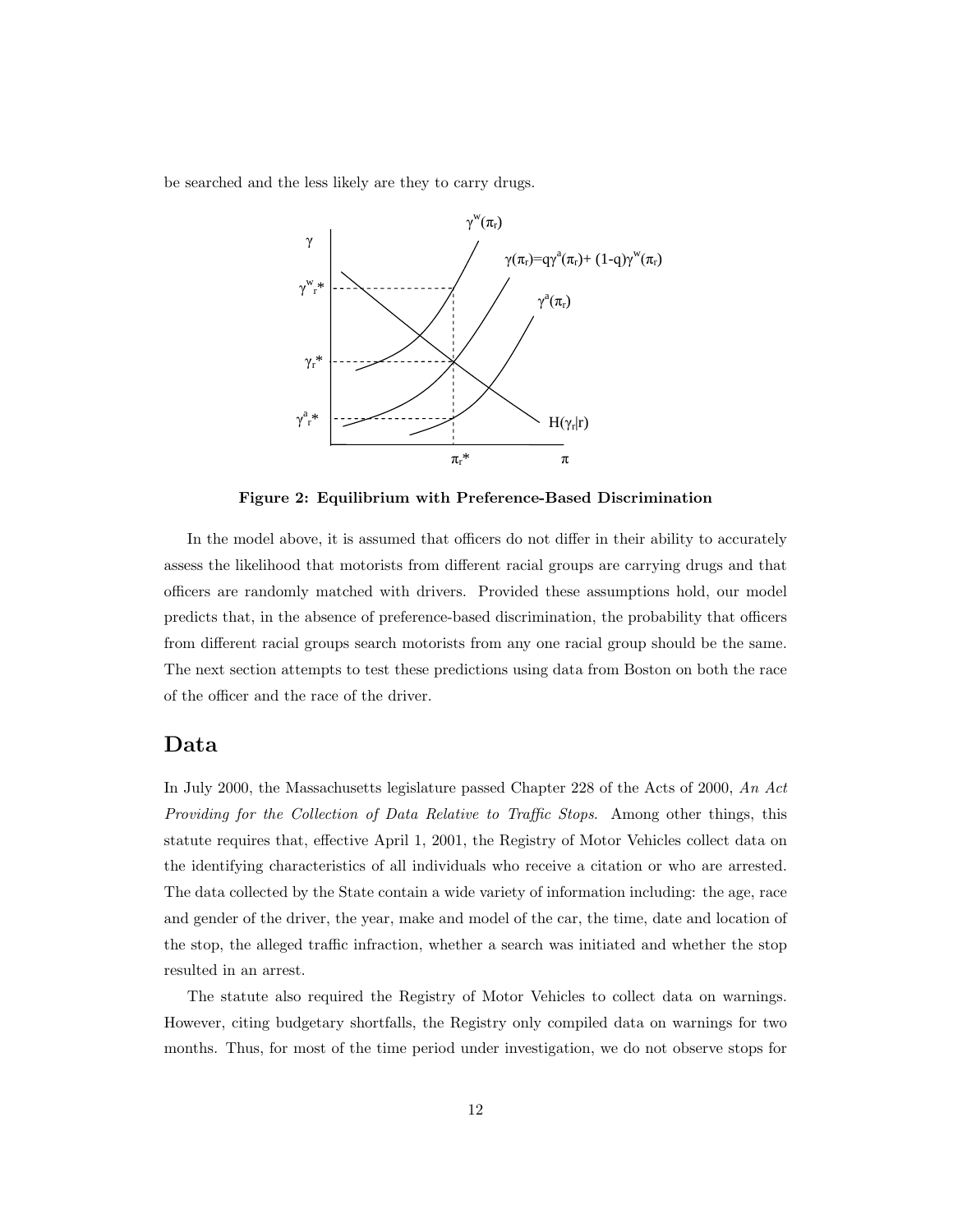which an officer issued either a written or a verbal warning. That is, unless an officer issued a citation, the stop does not appear in our data outside of the two-month period. If officers favor members of their own racial group, then we might expect officers to issue citations to members of their own racial group only if they have committed relatively serious traffic infractions or if the officer strongly suspects that the driver is trafficking drugs. If so, then our estimates will tend to understate the extent of the racial bias in search patterns. We will address this data limitation later in the analysis by restricting our sample to the two-month period that includes data on warnings.

In addition to the citation-level data collected by the State, we were also able to obtain officer-level data from the Boston Police Department. These data contain, among other things, information on the officer's race, gender, rank and number of years on the force. For the subset of citations issued by officers in the Boston Police Department, we are then able to match the officer-level data to the citation-level data collected by the state. In total, we are able to match officer-level data to over 112,473 citations issued by 1,369 officers, representing just over 80% of the citations issued by officers in the Boston Police Department in our data. That is, for approximately 20% of the citations issued by an officer in the Boston Police Department in our data, we were unable to identify the officer who issued the citation.

We restrict our sample in a number of ways. First, we drop a small number of citations (6) for which contradictory race information was recorded. In addition, we drop citations issued by Asian officers (23 officers in total), and 8,051 citations issued to Asian, Native American and Middle Eastern motorists. As a result, all of the motorists and officers in our data are either black, white or Hispanic. Finally, we drop a small number of citations (10) that were issued to motorists outside the City of Boston in one of the surrounding suburbs. This may have happened, for example, if an officer followed a speeding driver outside of the City limits. Once these restrictions have been made we are left with 100,408 citations issued by 1,335 officers.

Of considerable concern is the fact that the search variable is missing for over 18% of the citations in our data. When filling out a citation, officers are required to check either "yes" or "no" to indicate whether a search was conducted. If an officer neglected to check either box, then the search variable is missing in our data. We do not know why officers failed to check this box. One possibility is that they were careless. Another is that they did not fully understand how to fill out the citation and generally only checked the "yes" box if they conducted a search but otherwise left the question blank. Interestingly, there is significant variation across officers in the proportion of citations for which the search variable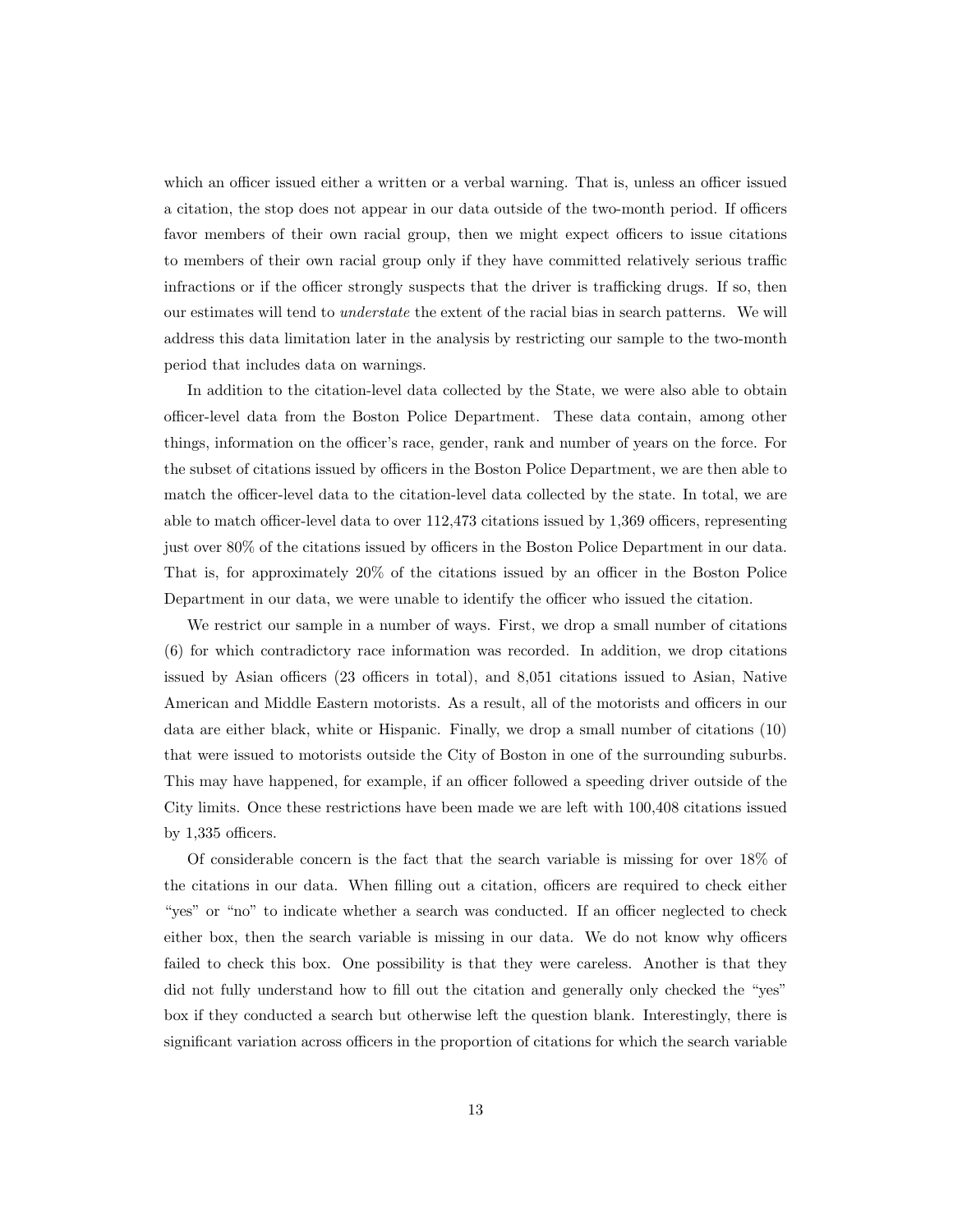is left missing; some officers appear to have been better at accurately filling out the citation than others. There are a number of ways of dealing with these missing values. We pick the method that we think is the best and then check to make sure that our results are robust to alternative procedures. In our baseline specification, if the officer indicated that a search was conducted for all citations in which search was non-missing, then we assume that if the search variable is missing, then no search was conducted. Then, we drop all officers for whom search is missing for more than 10% of the citations that those officers issue. Doing so eliminates approximately 25% of the citations (and 48% of the officers) in our data. For the remaining 684 officers, we drop observations for which search is missing, and are left with a sample comprising 72,903 citations. Tables 1 and 2 were calculated using our baseline search measure. In the next section, we discuss our robustness checks in greater detail.

Table 3 presents some basic summary statistics. The first column includes only those citations for which our baseline search measure is missing, whereas the second column includes only those citations for which our baseline search measure is available. Thus, comparing these first two columns provides some idea as to whether the citations for which search is missing differ systematically from those where it is not. Among citations for which search is missing, accidents are about twice as likely to have occurred as among citations for which search is not missing. There is also some variation across the first two columns in the percentage of citations that are issued in each neighborhood, reflecting the fact that officers in some districts were less likely to leave the search question blank than were officers in other districts. Otherwise, however, citations for which the search variable is missing appear to be quite similar to those for which it is not.<sup>1</sup> The last three columns of Table 3 show the average characteristics of the citations in our sample broken down by the race of the officer issuing the citation. Interestingly, we see that officers disproportionately issue citations to motorists from their own racial group. As we will see below, this may reflect the fact that officers are more likely to issue tickets in districts in which a large portion of the population (and so, presumably, the drivers) are in the same racial group as the officer. Indeed, this is also reflected in the fact that there is variation across the last three columns in the proportion of citations issued in different neighborhoods. Finally, we see that black officers are more likely to issue citations at night and less likely to issue citations at which an accident has occurred than either white or Hispanic officers.

<sup>&</sup>lt;sup>1</sup>We also estimated Probit models for whether or not the search variable was missing as a function of officer and driver characteristics. The mismatch coefficient turns out to be negative but statistically insignificant. This insignificance suggests that the omission of missing observations is not driving our results. Even if the coefficient were, this results would only serve to bias us against finding preference-based discrimination under the assumption that non-searches were more likely to be coded as missing observations. That is, our data are missing non-searches in which the race of the officer and driver were likely to match.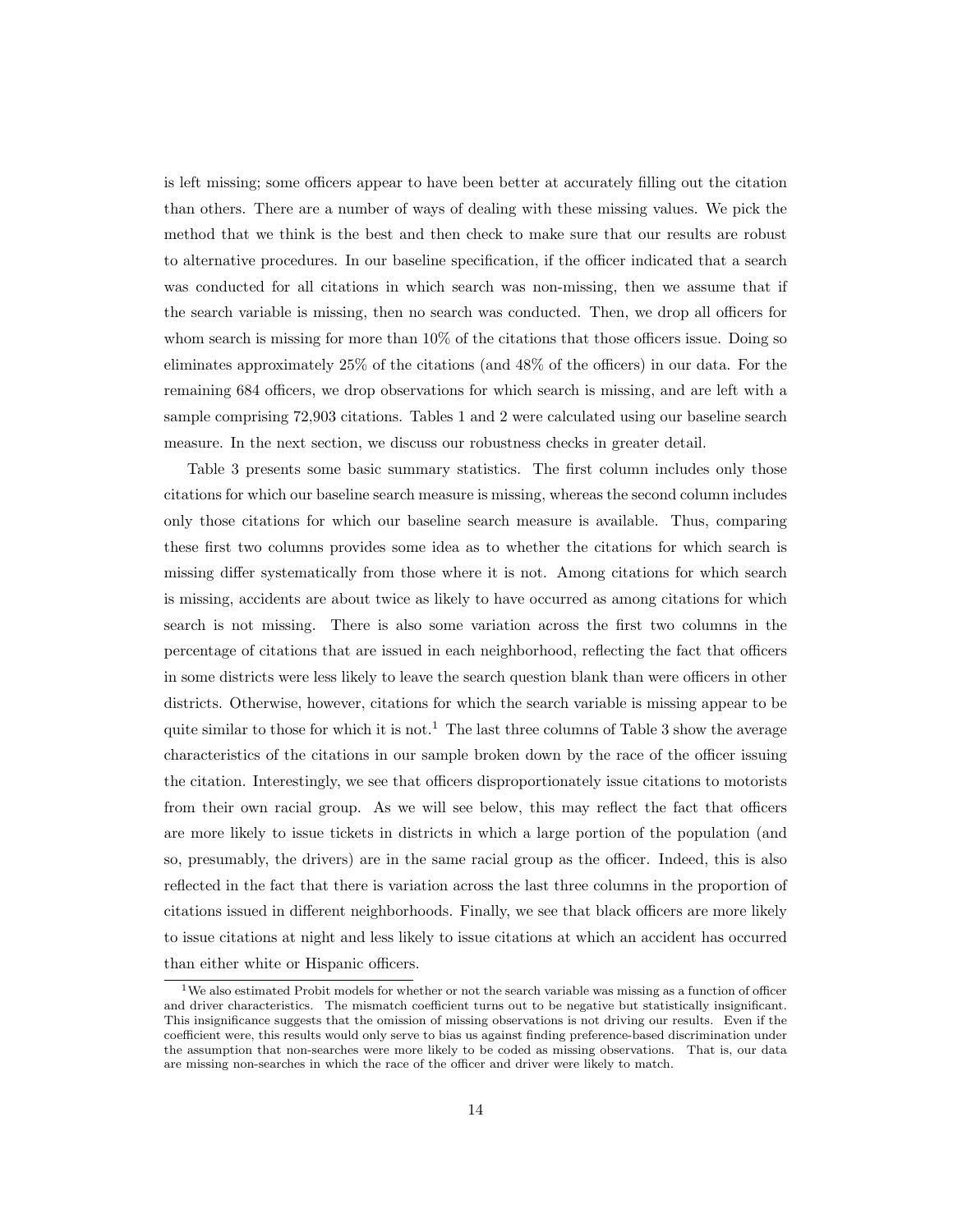## Search Patterns in the Boston Police Department

In this section we test our model's theoretical predictions. For the time being we abstract from the possibility that there exist racial differences in officers' abilities to assess the guilt of motorists from different racial groups and the possibility that officers may be non-randomly matched with motorists from different racial groups.

We start by replicating the results presented in KPT. To do so, we use a probit model to study the probability of search and the probability of guilt conditional on search. In order to determine how the probability of search and the probability of guilt conditional on search differ depending on the race of the driver, we include indicator variables for whether the driver is black or Hispanic (so that white drivers are our omitted category). We also include as controls indicator variables for whether the stop occurred at night (6pm-5am), whether the driver was below the age of 25, whether the driver was male, whether the driver was from in state, whether the driver was from in town and whether an accident had occurred. In addition, we include dummy variables that control for the district in which the stop occurred. In Table 4 (and in all remaining relevant tables) we report the estimated marginal impact of each variable on the probability of search. Column 1 presents the results from the probit model of the probability of search, and column 2 presents the results for the probability of guilt conditional on search. In these first two columns, each citation receives equal weight. However, concern that these results are driven by a small number of officers who issue an unusually large number of citations prompted us to repeat the analysis in columns 1 and 2, but instead weight each citation by one over the number of citations given by the officer issuing that citation. The last two columns of Table 4 present the results of these weighted probits.

As will be seen, our results are sometimes sensitive to whether or not we weight citations in this fashion. In fact, the merits of weighting depend upon the question that you wish to answer. If you are interested in understanding the behavior of the average officer, the weighted probits provide a better description of the data since officers who issue a large number of tickets do not exert a disproportionate impact on the estimates. On the other hand, if you are interested in understanding search outcomes for the average motorist who receives a citation, then the unweighted probits are more appropriate. In this paper, we are interested in understanding the search decisions of officers and, in particular, whether their behavior is consistent with preference-based discrimination. Thus, we believe that the results of the weighted probits are appropriate. For several reasons, however, we do present robustness checks using the unweighted probits. First, describing search outcomes for the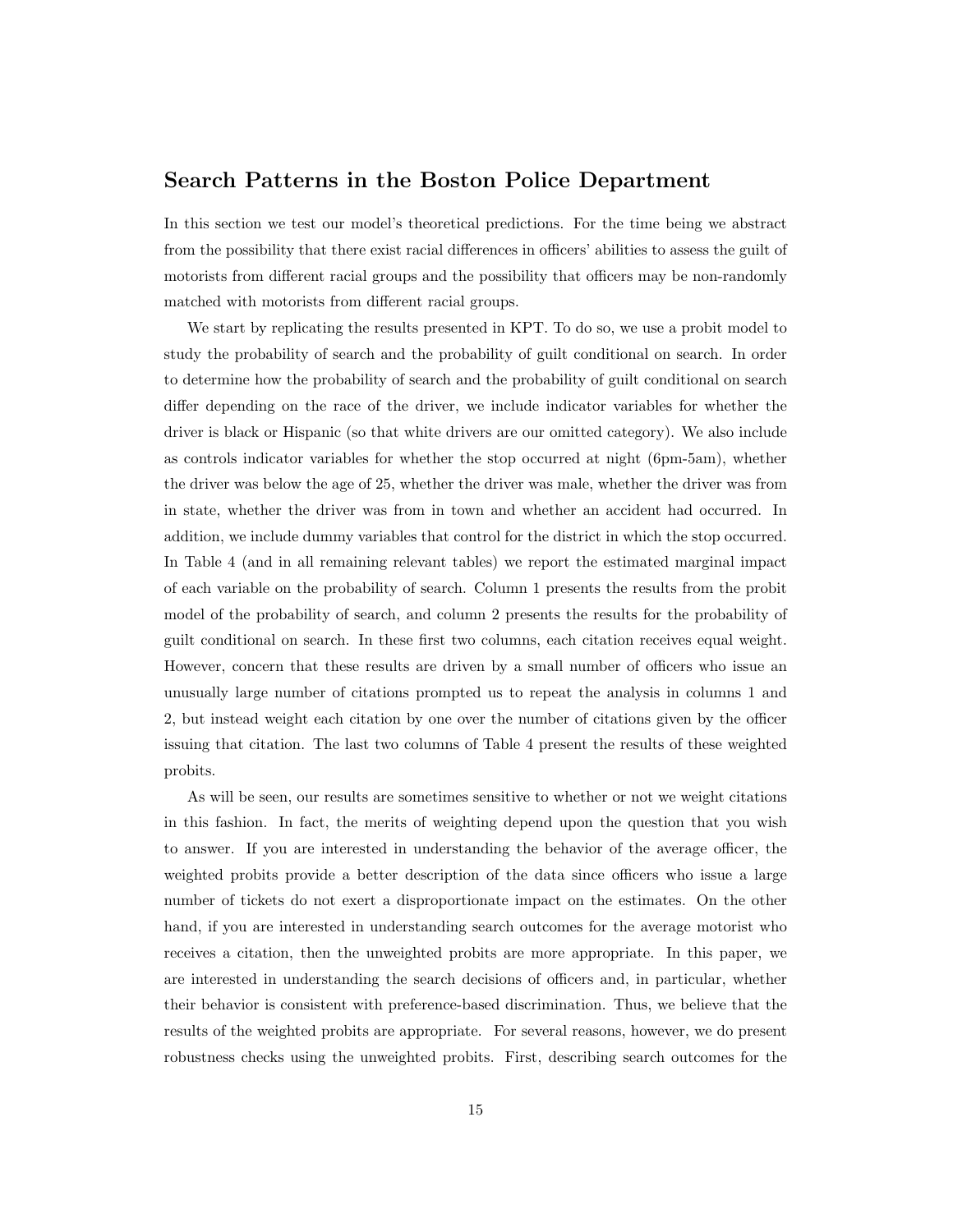average motorist is interesting in its own right. Second, we are privy in this paper to an immensely rich data set. Future economists, legal analysts and other researchers may or may not have the type of officer-level data that are available to us. The differences between the weighted and unweighted probits, and the concomitant differences in the interpretation of the results, highlight the fact that citation-level data (even if officer race is available) may lead to misleading results if it is not possible to account for the fact that officers who issue a large number of tickets will be over-represented in the sample.

As the first column of the table indicates, black drivers are significantly more likely to have their cars searched than are white drivers. This result also holds for the weighted probit in column three. In addition, like Knowles, Persico and Todd, we find no evidence that the probability of guilt conditional on search differs depending on the race of the driver. In particular, in both columns 2 and 4, the coefficient of the indicator variable for whether the driver is black is close to zero and not statistically different from zero. Table 5 is identical to Table 4 except that it drops citations for which either the officer or the driver was Hispanic. The results are very similar to those in Table 4.

KPT interpret the finding that the probability of guilt conditional on search is identical across racial groups as evidence against preference-based discrimination. However, as the discussion in the preceding section highlights, once the information structure of KPT is expanded to allow the police to observe a noisy signal of motorist guilt that it not perfectly known to motorists at the time they make their decision to carry drugs, this prediction no longer holds.

However, our model delivers an alternative method for distinguishing between preferencebased discrimination and statistical discrimination. In particular, as discussed above, the model predicts that if statistical discrimination alone explains differences in the rate at which African-American and white drivers are pulled over, then there should be no difference in the rate at which officers from different racial groups search drivers from any given racial group. In order to determine how search patterns depend on the interaction between the race of the driver and the race of the officer, we again use a probit model to analyze the probability of search. Here, in addition to controlling for the race of the driver, we also include indicator variables for the race of the officer as well as an indicator variable that is equal to 1 if the race of the officer differs from the race of the driver (we call this indicator "mismatch"). Table 6 presents our results. In the first three columns, each citation receives equal weight, and each column includes a progressively broader set of controls. The last three columns are identical to the first three, except that in the last three columns each citation is weighted by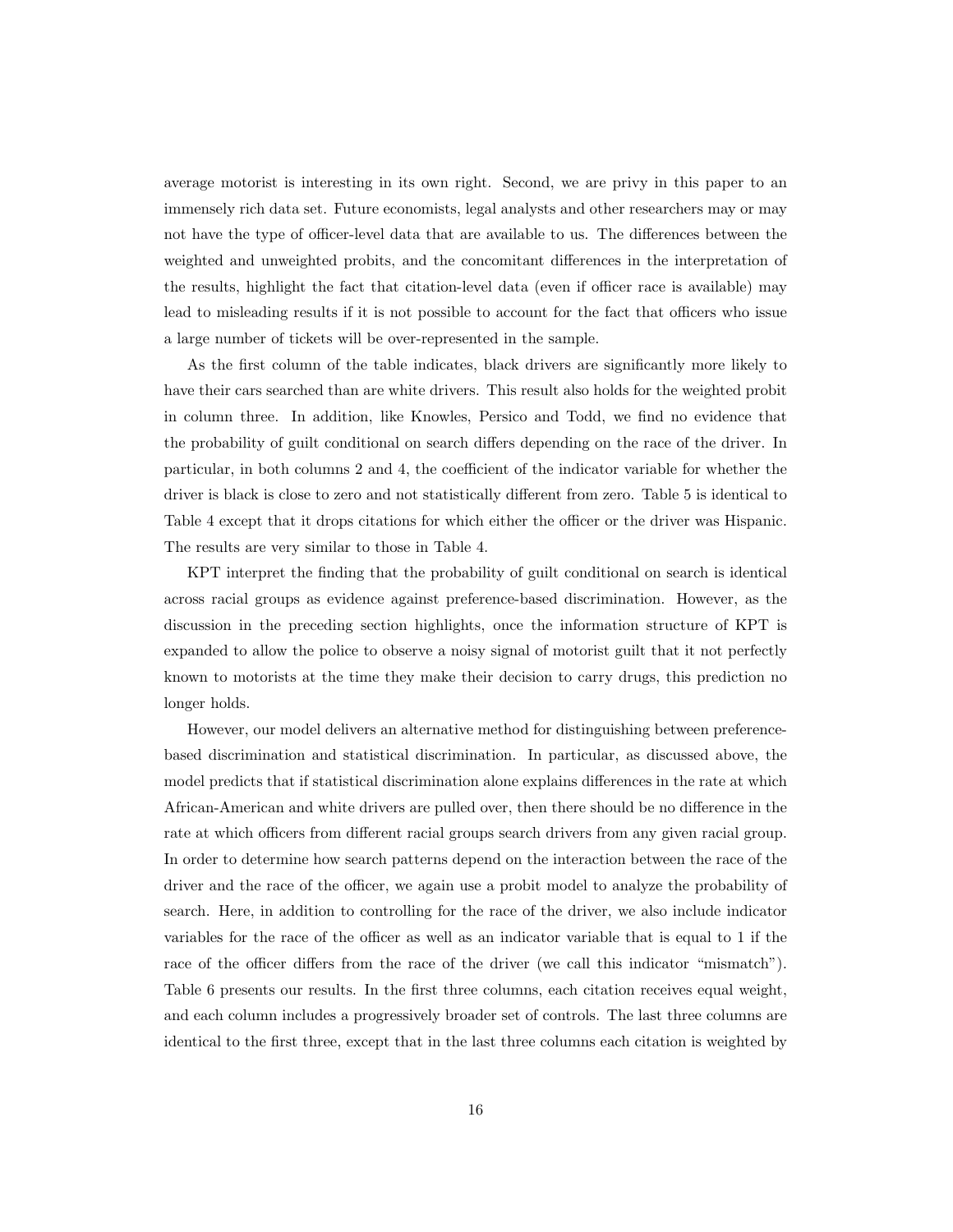one over the number of citations given by the officer issuing the citation. In all six columns, the coefficient on our mismatch indicator is positive and statistically different from zero at standard confidence levels. Thus, our results indicate that officers are more likely to search motorists who are not members of the officer's racial group. As mentioned before, this finding is inconsistent with standard models of statistical discrimination. In addition, our results also suggest that Hispanic officers are more likely to conduct searches than white officers, and the second and third columns suggest that officers are more likely to search motorists if they are black, young or involved in an accident. Table 7 presents the results from the same analysis as in Table 6 except that stops involving either Hispanic officers or Hispanic motorists are excluded from the sample. Again, in all six columns the coefficient estimate on the mismatch parameter is positive and significantly different from zero at standard confidence levels.

Note that a positive coefficient on our mismatch parameter could be driven, for example, by discrimination on the part of white officers against black drivers or by discrimination on the part of black officers against white drivers. The problem, of course, is that our data do not allow us to distinguish between these two possibilities since we have no known nondiscriminatory group of officers against which to compare our results. Thus, for example, our results should not be taken as evidence that black motorists in the Boston area are the subject to discrimination by officers in the Boston Police Department. This may be true, but our results do not shed light directly on this issue. Rather, our results simply indicate that the interaction between the race of the motorist and the race of the officer is significantly related to the probability that the motorist is searched, and we argue that this pattern is consistent with preference-based discrimination.

As mentioned earlier, the search variable is missing for over 18% of the citations in our data. In order to make sure that our results are not sensitive to the way in which we treat these missing values, we conduct a number of robustness checks, the results of which are presented in Table 8. In the first column, we run the same basic specification as above with our full set of controls, but include in the analysis citations issued by officers for whom the search variable is missing in more than 10% of the citations issued by that officer. In the second column, we assume that if search was missing, then no search was conducted. The motivation for this assumption is the notion that officers may be more likely to leave the search question blank if no search was conducted. This obviously increases our sample size substantially. Finally, in column three, we repeat the analysis in column 1 except that if all of an officer's non-missing search citations indicate that a search was conducted, then we assume that no search was conducted for all of the missing observations. As shown, the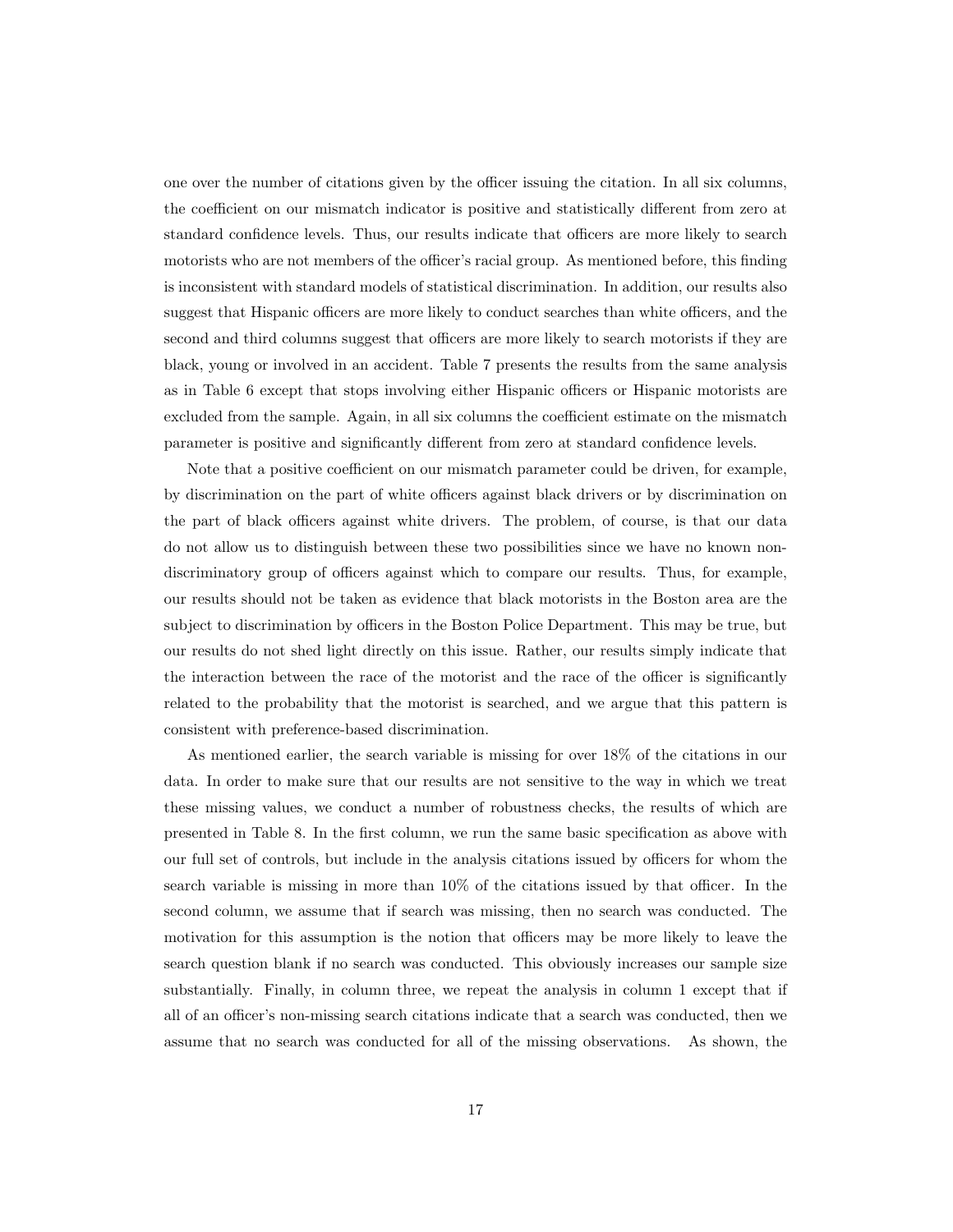point estimates drop in size relative to the comparable estimate using our baseline search measure. However, the mismatch coefficient remains statistically different from zero at the 99% confidence level.

Table 9 repeats the analysis in Table 8, except that it does not include stops that involve either Hispanic officers or Hispanic motorists. In all three columns, the coefficient on the mismatch indicator is positive and is statistically different from zero at standard confidence levels.

Recall that in our baseline search measure we drop officers for whom the search variable is missing for more than 10% of the citations issued by that officer. Although we do not present these results, we have also experimented with changing that 10% cutoff. Lowering the cutoff (to say 5% or 3%), tends to strengthen our results, while increasing the cutoff tends to weaken them. This is reflected in column 1 of Tables 8 and 9 where the cutoff is effectively 100% (all officers are included).

Approximately 82% of the officers in our data are patrol officers. The remaining officers are some manner of either Deputies, Detectives, Sergeants or Captains. We lack information on how an officer's duties vary according to his or her rank and, more importantly, we do not know how rank affects ticketing behavior (although it's clear that high-ranking officers issue fewer tickets). Thus, in Table 10, we repeat the analysis in Table 6, but restrict attention to citations that are issued by Patrol Officers. In all three columns, the coefficient on the mismatch indicator are positive, similar in magnitude to the comparable estimates in Table 6, and are statistically different from zero at standard levels. Table 11 repeats the analysis in Table 10 but excludes citations in which either the officer or the motorist is Hispanic. Again. the point estimates on the mismatch indicator are similar in magnitude to those in Table 7, but are statistically different from zero (at the 90% confidence level) in only two out of the three columns. Overall, we take the results in Tables 10 and 11 as evidence that our results are not driven by idiosyncratic policing practices among higher-ranking officers.

As noted above, our data only include warnings for the two-month period of April-May 2001. In order to determine whether selection on the officer's decision to issue tickets or warnings is driving our findings of preference-based discrimination, we next restrict our sample to those stops within this two-month period. As shown in Table 12, the coefficient on the mismatch variable is larger than those in the baseline analysis in Table 6. While the standard errors are also larger, probably reflecting the diminished sample size, the coefficients remain statistically significant at the 90 percent level.<sup>2</sup> Taken together, these robustness

 $2$ Although the results are not presented here, we also examined officer decisions over whether to issue warnings or tickets during this two-month period. Warnings were less likely to be issued if there was a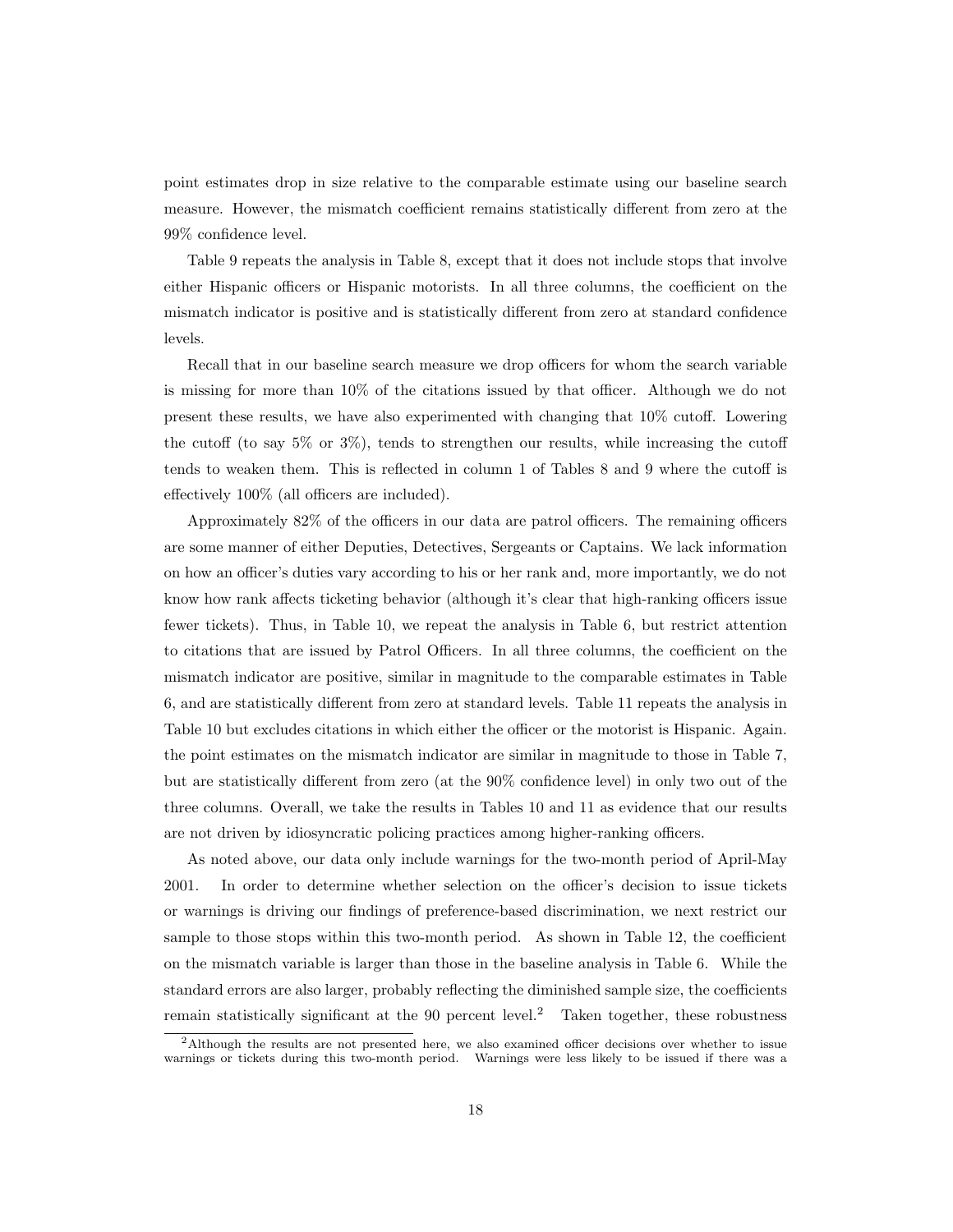checks demonstrate that our findings of preference-based discrimination are not driven by observations with missing search variables, patrol officer versus non-patrol officer distinctions, or selection on the officer's decision to issue warnings or tickets. In the remainder of the paper, we address other alternative explanations for our findings: informational asymmetries and the assignment of officers to neighborhoods.

## Informational Asymmetries

One possible explanation for our results is that officers may differ in their ability to assess the likelihood that motorists from different racial groups are carrying contraband. In particular, we would typically expect that officers are better able to assess the guilt of members of their own racial groups. For example, black officers may have better information than white officers about the likelihood that black motorists are carrying contraband, and, similarly, white officers might have better information than black officers about the likelihood that a white motorist is carrying contraband. Intuitively, however, it is not clear how this type of informational asymmetry will affect search patterns. For example, if one assumes that search costs are sufficiently high that officers search a small number of motorists relative to the number who traffic drugs, then one would expect officers with better information to be *more* likely to search since they can better avoid unnecessarily incurring the cost of search. On the other hand, if search costs are low so that officers search a large number of motorists relative to the number who traffic drugs, then one would expect officers with more information to be less likely to search since there is no point in searching drivers who are innocent. Since informational asymmetries do not have an intuitively obvious effect on search patterns, we rely upon our model for further insights. Thus, in this section, we allow the informational content of the signal,  $\theta$ , to differ depending on the race of the motorist and the race of the officer.

In the framework of the model presented above, changes in the quality of information are reflected in  $F_G$  and  $F_N$ , the distribution of  $\theta$  for guilty and innocent drivers, respectively. As information improves,  $F_G(\theta) \to 1$  and  $F_N(\theta) \to 0 \forall \theta$ . On the other hand, as information declines,  $F_G \to F_N \forall \theta$ . Thus, as  $\theta$  becomes more informative, the slope of  $\rho(\theta)$  approaches infinity in absolute value, and as  $\theta$  becomes less informative, the slope of  $\rho(\theta)$  approaches zero. That is, when information is good, changes in  $\theta$  have a strong effect on the officer's assessment of the motorist's guilt, but when information is bad, changes in  $\theta$  will have almost

mismatch between the race of the officer and the race of the driver, although this coefficient was statistically insignificant. As discussed earlier, however, this finding would only serve to bias our results against finding preference-based discrimination during the post-warnings period.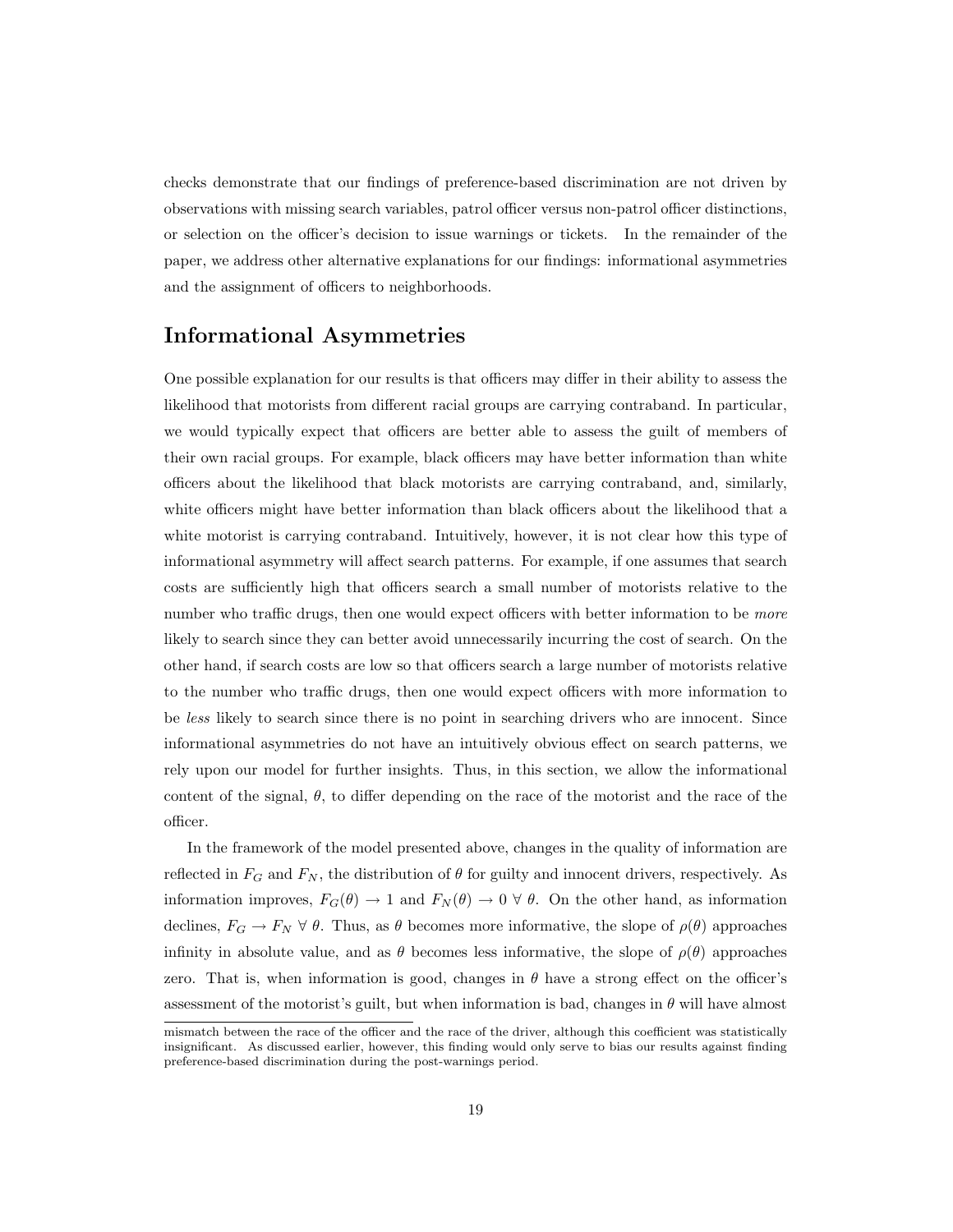no effect on the officer's assessment of the motorist's guilt.

We would like to know how better information will affect the equilibrium outcome. First, note that changes in information only affect the best response function of the police. Second, if the police have no information (so that  $F_G = F_N$  and  $f_G = f_N$ ), then our model is equivalent to the model in KPT (2001) in which police do not observe a noisy signal of whether the driver is carrying contraband. Thus, the model in KPT is a special case of the model presented in this paper in which  $P(G|r, \theta) = P(G|r) = \pi_r$ . Third, note that as information becomes complete (so that  $F_G \to 0$  and  $F_N \to 1$ ), then  $\gamma(\pi) = \pi$ . This makes sense; if you can tell who the criminals are, they are the only people you search.

Unfortunately, it is not generally possible to sign the effect of this sort of informational asymmetry on the probability of search. This is best illustrated in a simple example. Suppose that the cost of searching motorists from group  $r$  is the same for African-American and white officers so that  $t_r^a = t_r^w = .3$ . However, suppose that African-American officers are better able to assess the criminality of motorists from group  $r$ . In particular, for motorists from group r,  $F_G(\theta) = \theta^{\lambda}$  and  $F_N(\theta) = 1 - (1 - \theta)^{\lambda}$ , where  $\lambda = 2$  if the officer is African-American and  $\lambda = 1.5$  if the officer is white.

Given these parameters, Figure 3 plots  $\gamma_r^a(\pi_r)$  and  $\gamma_r^w(\pi_r)$ , the best response function for African-American and white police officers, respectively. As the figure reveals, if  $\pi_r^*$  > .263, then African-American officers will be less likely than white officers to search motorists from group  $r$ . Otherwise, African-American officers will be more likely than white officers to search motorists from group r. Thus, without making additional assumptions, we cannot determine the effect of information on the probability of search.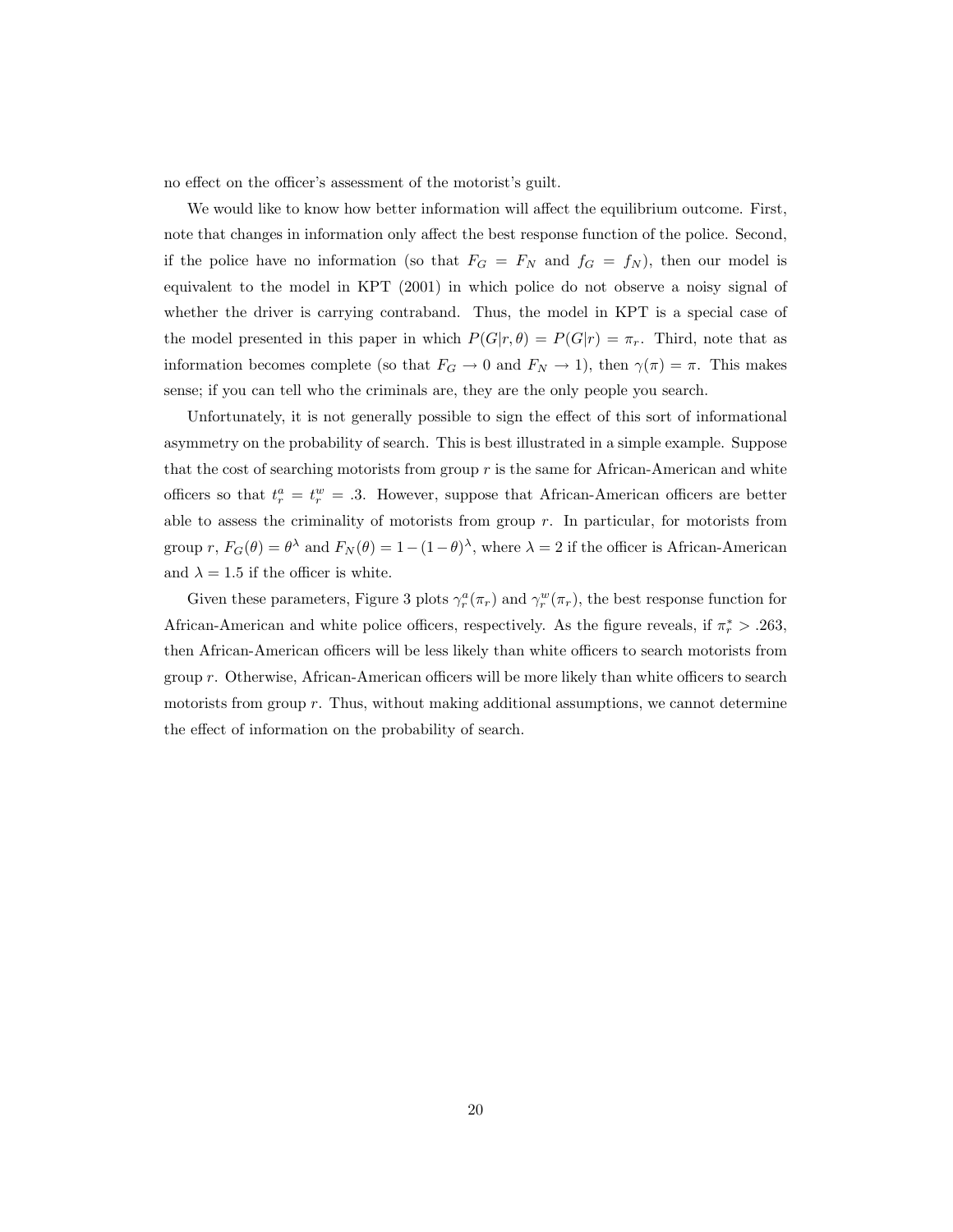

Figure 3: Model With Informational Asymmetries

# Testing for Informational Asymmetries

As the above discussion highlights, our model delivers ambiguous predictions about the probability of guilt conditional on search. Thus, if officers are better at determining whether motorists from their own racial group are trafficking drugs, then this could either raise or lower the probability that they will search motorists from their own racial group relative to motorists from other groups.

As a result, the question of how improved information affects search probabilities is entirely an empirical one. In order to help answer this question, we examine whether our earlier results hold even among officers with more than 10 years of experience on the force. The hypothesis is that among these older officers, informational asymmetries should be less severe since these more experienced officers have had the opportunity to interact with a large number of drivers from different racial groups. Thus, if officers become better at determining whether motorists from a particular group are guilty as exposure to that group increases, then, provided these improvements happen at a decreasing rate, experienced officers should be similarly able to judge the likelihood that motorists from different racial groups are carrying drugs.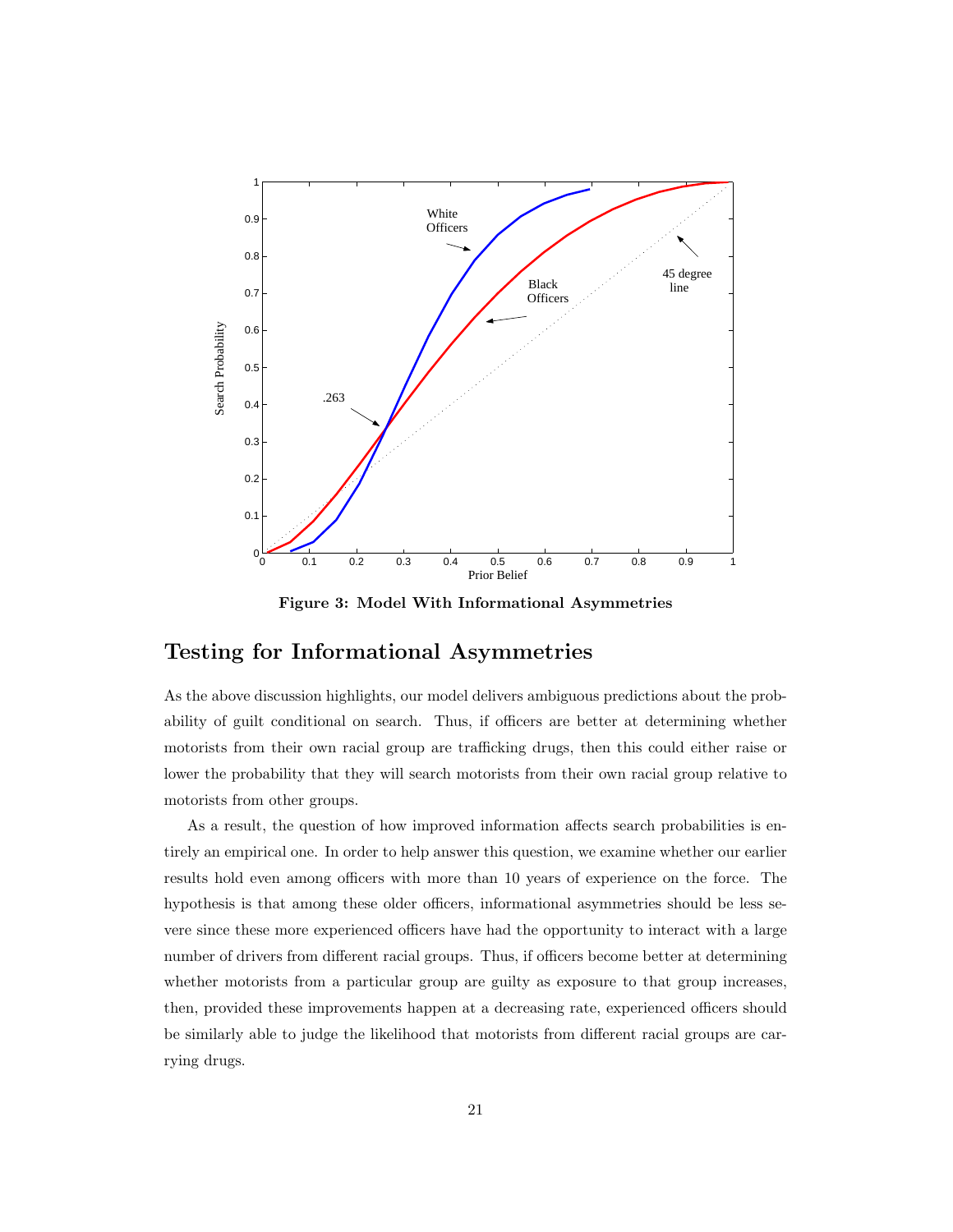In other words, if informational asymmetries drive the results in Tables 4 and 5, then we would expect the coefficient on the mismatch indicator to be statistically indistinguishable from zero for more experienced officers. Thus, Table 12 presents the results of our weighted probits; the first three columns focus on citations issued by officers with less than 10 years of experience while the last three columns focus on citations issued by officers with more than 10 years of experience. We chose 10 years of experience as our cutoff because it is close to the average experience level of officers in our data, approximately 12 years. However, our results are not sensitive to the exact cutoff experience level that we employ.

As the Table shows, the coefficients on the mismatch indicator are small and statistically insignificant for inexperienced officers but large and statistically significant for experienced officers. Thus, these results suggests that our findings of preference-based discrimination are not driven by informational asymmetries.

## How Are Officers Assigned to Neighborhoods?

One final explanation for our results is that officers may not be randomly assigned to different neighborhoods. For example, if black motorists are more likely to traffic drugs in neighborhoods that are disproportionately patrolled by white officers than in neighborhoods that are disproportionately patrolled by black officers, then, even in the absence of preference-based discrimination, we would expect white officers to be more likely than black officers to search the cars of black motorists. From a public relations perspective, it seems unlikely that officers would be assigned to neighborhoods in this fashion. Nonetheless, it is worth examining how the Department allocates officers across the City.

Officers in the Boston Police Department are assigned to one of 11 districts. These districts correspond to well-defined geographic areas within the City and are the primary organizational units for the Department. Figure 4 indicates both the name and location of these 11 districts. In addition, the Boston Police Department has a "Same Cop Same Neighborhood" (or "SC/SN") policing policy. Under SC/SN, patrol officers are assigned to a neighborhood beat within each district, and spend no less than 60% of their shift in that beat. The intent of SC/SN is to enable officers to become familiar with the local community to which they are assigned and, thus, be more effective at preventing crime. Unfortunately, while our data contain information on the district to which an officer was assigned at the time he or she issues a citation, we lack information on the officer's neighborhood beat.

Nonetheless, in Table 14, we compare the racial composition of the population aged 18 and over in each district with the racial composition of the officers who are assigned to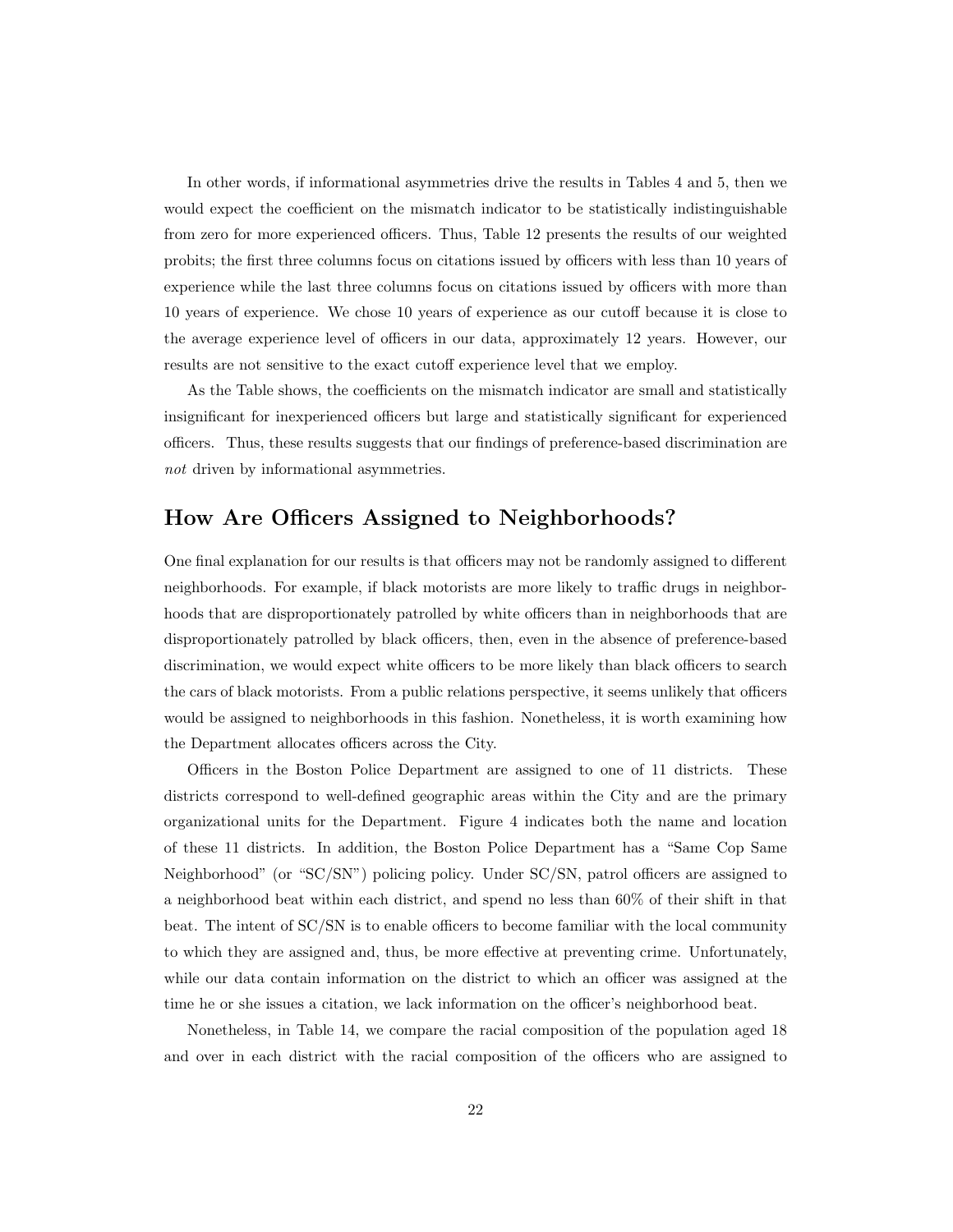that district. As the table shows, in districts in which a relatively large percentage of the population is white, a relatively large proportion of the officers assigned to that neighborhood are white. Similarly, in districts in which a relatively large proportion of the population is black, a relatively large proportion of the officers assigned to that district is black, and the same basic pattern holds for Hispanics. For whites the correlation between the percentage of the population aged 18 and older in each district and the fraction of officers in that district who are white is 0.751. For blacks, Asian and Hispanics the analogous correlation is 0.844, 0.575 and 0.885, respectively. To some extent, these patterns may reflect intentional assignment patterns on the part of officials at the Boston Police Department. However, officers also have some discretion about the district to which they are assigned. In any case, officers appear to patrol areas in which the majority of residents are members of the officer's racial group. Obviously, this table tells us little about the propensity of motorists from different racial groups to traffic drugs in each district.

# Conclusion

Between April 2001 and January 2003, over 43 percent of all searches conducted by officers from the Boston Police Department were of cars driven by African-American motorists even though cars driven by African-Americans made up less then 33 percent of the cars that were pulled over. One possible explanation for this discrepancy is statistical discrimination. Another is preference-based discrimination. In this paper, we develop a test that allows us to distinguish between these two hypotheses.

We start by generalizing the information structure of the canonical model of police search developed in Knowles, Persico and Todd (2001) and show that if the police observe a noisy signal of the likelihood that a motorist is carrying contraband, then the fundamental insight that allows KPT to distinguish between preference-based discrimination and statistical discrimination falls apart. In particular, we show that even in the absence of preference-based discrimination, there is no reason to expect the probability of guilt conditional on search to be the same across racial groups. However, we suggest an alternative test for distinguishing between statistical discrimination and preference-based discrimination. Our model predicts that if statistical discrimination alone accounts for racial disparities in the rate at which motorists from different racial groups are subject to search, then there should be no difference in the rate at which officers from different racial groups search drivers from any given group.

We test this hypothesis using data from the Boston Police Department. Our results strongly suggest that officers are much more likely to conduct a search if the race of the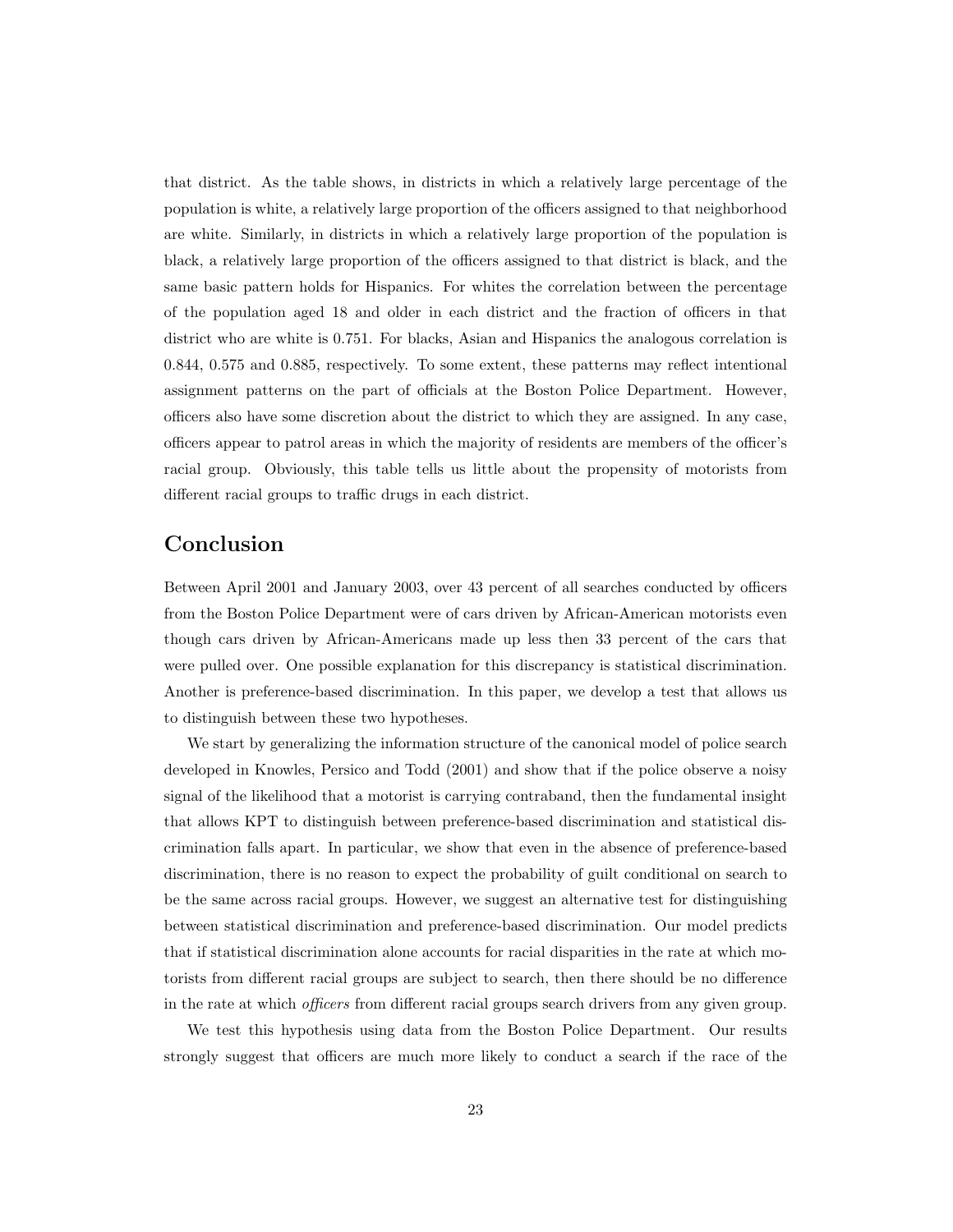motorist differs from the race of the officer. We then test whether this pattern could be explained by differences in the ability of officers from different racial groups to assess the guilt of motorists from a particular racial group. We find no evidence that this sort of informational asymmetry explains our results. We also discuss whether non-random assignment of officers to different neighborhoods within the city could account for our findings. They do not appear to do so. Rather, our results suggest that preference-based discrimination plays a significant role in explaining differences in the rate at which motorists from different racial groups are searched during traffic stops.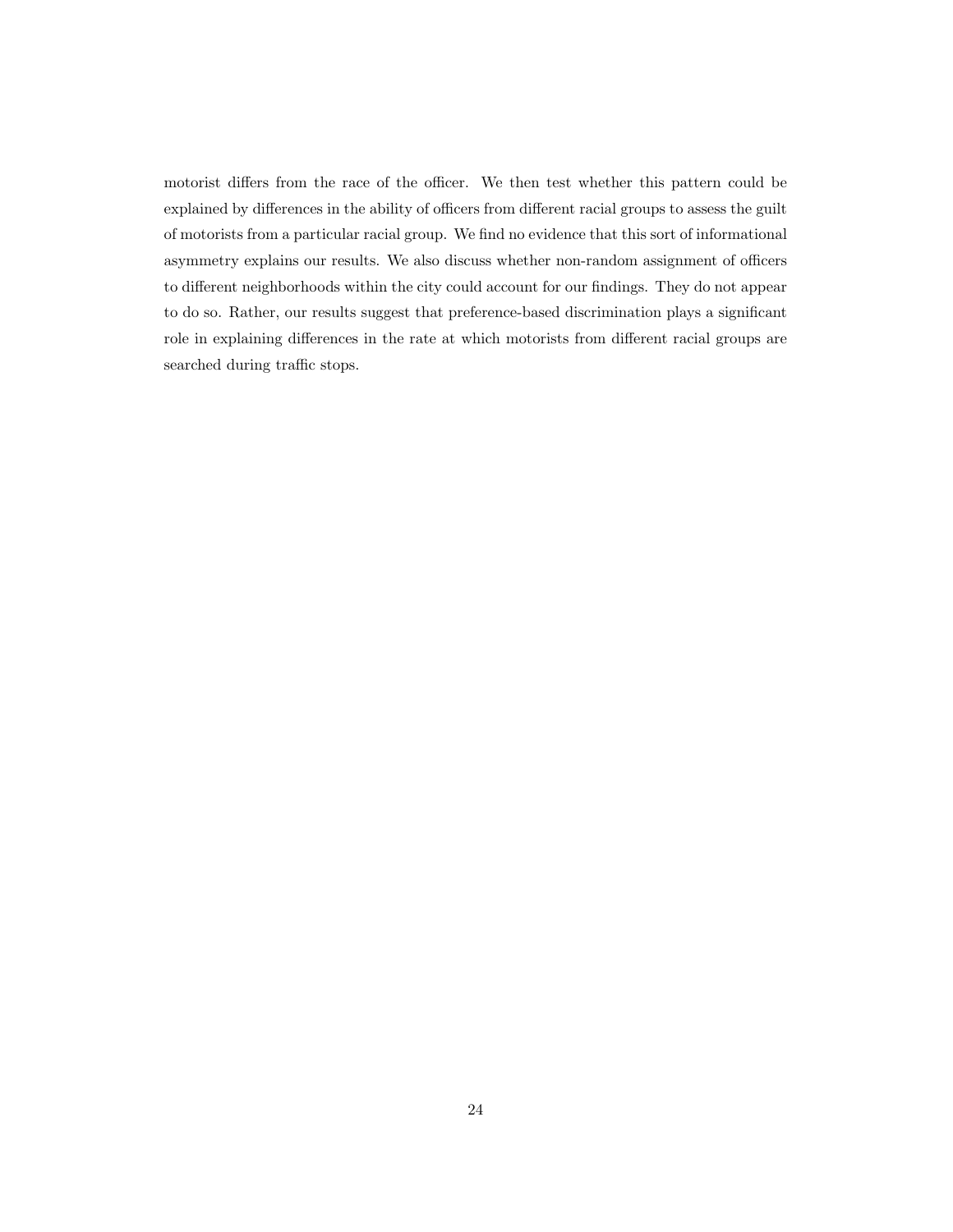# References

- [1] Donohue, John J and Levitt, Steven D. "The Impact of Race on Policing and Arrests," Journal of Law and Economics 44 (October 2001), 367-394.
- [2] Hernández-Murillo, Ruben and Knowles, John. "Racial Profiling or Racist Policing?: Testing in Aggregated Data," Mimeo, (April 2003).
- [3] Knowles, John; Persico Nicola; and Todd, Petra. "Racial Bias in Motor Vehicle Searches: Theory and Evidence," Journal of Political Economy 109 (February 2001), 203-229.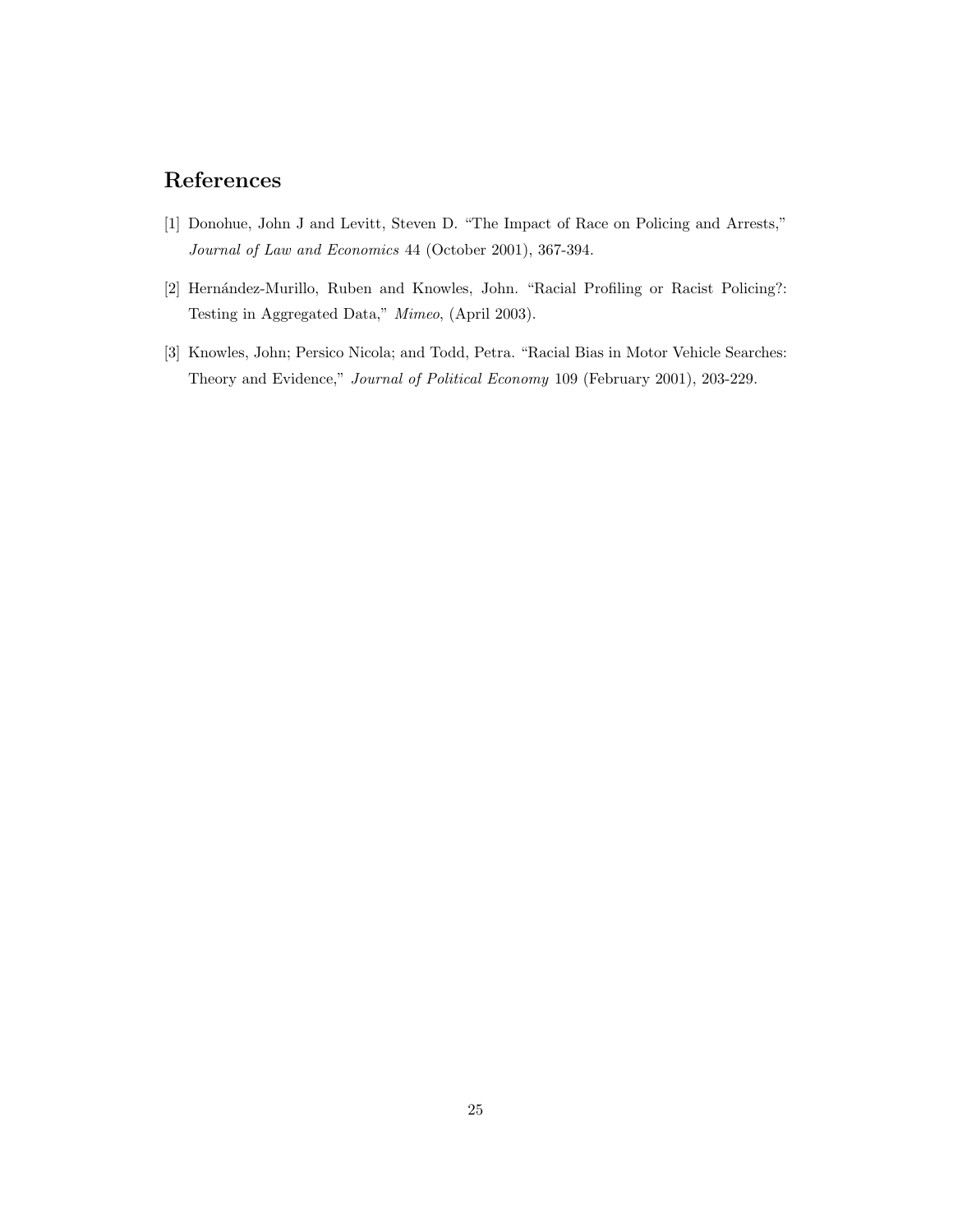|              |            | Officer Race |            |             |  |  |  |
|--------------|------------|--------------|------------|-------------|--|--|--|
| Driver Race  | White      | <b>Black</b> | Hispanic   | All         |  |  |  |
| White        | 0.41%      | 0.67%        | 0.24%      | 0.47%       |  |  |  |
|              | $(0.04\%)$ | $(0.08\%)$   | $(0.08\%)$ | $(0.04\%)$  |  |  |  |
|              | $n=23359$  | $n=11399$    | $n=3370$   | $n = 38128$ |  |  |  |
| <b>Black</b> | 1.00%      | 0.81%        | 0.47%      | 0.88%       |  |  |  |
|              | $(0.09\%)$ | $(0.09\%)$   | $(0.14\%)$ | $(0.06\%)$  |  |  |  |
|              | $n=13533$  | $n=9326$     | $n=2339$   | $n=25198$   |  |  |  |
| Hispanic     | 1.01%      | 0.80%        | 0.36%      | 0.87%       |  |  |  |
|              | $(0.14\%)$ | $(0.16\%)$   | $(0.18\%)$ | $(0.09\%)$  |  |  |  |
|              | $n=5233$   | $n=3237$     | $n=1105$   | $n=9575$    |  |  |  |
| All          | 0.65%      | 0.72%        | 0.38%      | 0.65%       |  |  |  |
|              | $(0.04\%)$ | $(0.05\%)$   | $(0.07\%)$ | $(0.03\%)$  |  |  |  |
|              | $n=45755$  | $n=25392$    | $n=7181$   | $n = 78328$ |  |  |  |

Table 1: Probability of Search by Officer Race and Driver Race

(Standard Deviation of Sample Mean in Parentheses)

Note: Stops made by Asian officers are not inlcuded. Includes only officers for whom the search variable is missing for at most 10% of all citations. Stops involving drivers from other racial groups are included in the "All" category.

## Table 2: Probability of Search by Officer Race and Driver Race Weighted by Inverse of Number of Citations

|              |            |            | Officer Race |            |
|--------------|------------|------------|--------------|------------|
| Driver Race  | White      | Black      | Hispanic     | All        |
| White        | 1.91%      | 2.54%      | 2.50%        | 2.09%      |
|              | (0.53%)    | $(0.56\%)$ | $(2.10\%)$   | $(0.42\%)$ |
|              | $n=404$    | $n=139$    | $n=46$       | $n=589$    |
|              |            |            |              |            |
| <b>Black</b> | 5.05%      | 2.04%      | 0.48%        | 3.95%      |
|              | $(1.05\%)$ | $(0.91\%)$ | $(0.22\%)$   | $(0.74\%)$ |
|              | $n=364$    | $n=137$    | $n=42$       | $n=543$    |
| Hispanic     | 4.89%      | 4.55%      | 0.28%        | 4.34%      |
|              | $(1.64\%)$ | (2.43%)    | $(0.16\%)$   | (1.23%)    |
|              | $n=265$    | $n=111$    | $n=37$       | $n=413$    |
|              |            |            |              |            |
| All          | 3.19%      | 2.78%      | 1.38%        | 2.96%      |
|              | $(0.47\%)$ | $(0.56\%)$ | $(0.98\%)$   | (0.36%)    |
|              | $n=473$    | $n=164$    | $n=52$       | $n=689$    |

(Standard Deviation of Sample Mean in Parentheses)

Note: Stops made by Asian officers are not inlcuded. Includes only officers for whom the search variable is missing for at most 10% of all citations. Stops involving drivers from other racial groups are included in the "All" category. For each officer, observations weighted by one over the number of citations given by that officer.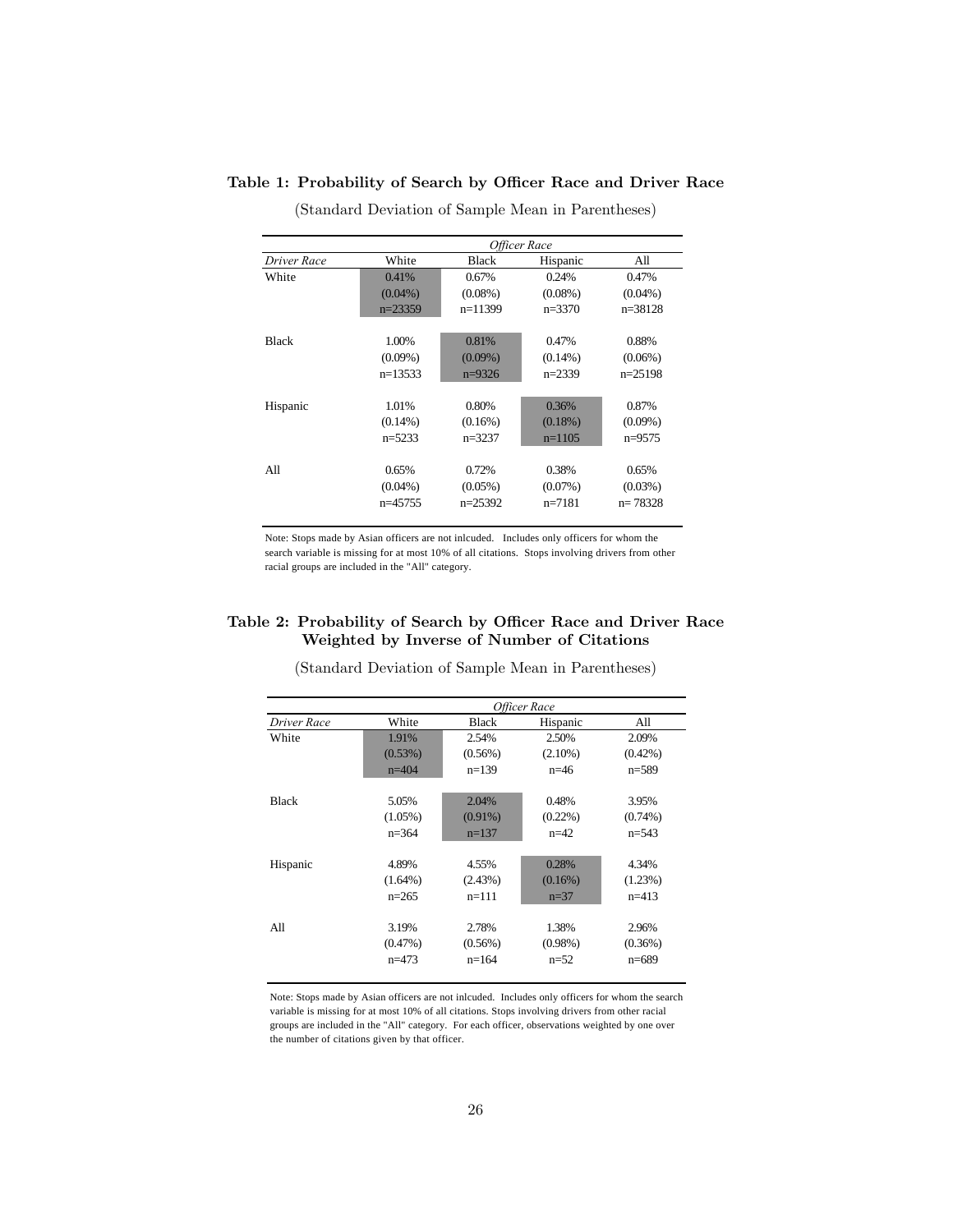## Table 3: Summary Statistics

|                                | <b>Baseline Search</b>  |              |                | Primary Sample        |                   |
|--------------------------------|-------------------------|--------------|----------------|-----------------------|-------------------|
| Variable                       | Missing<br>All Officers | All Officers | White Officers | <b>Black Officers</b> | Hispanic Officers |
| White Driver                   | 56.7%                   | 52.3%        | 55.5%          | 47.6%                 | 49.5%             |
|                                | $(49.5\%)$              | $(49.9\%)$   | (49.7%)        | $(49.9\%)$            | $(50.0\%)$        |
| <b>Black Driver</b>            | 31.1%                   | 34.6%        | 32.1%          | 38.9%                 | 34.3%             |
|                                | $(46.3\%)$              | $(47.6\%)$   | $(46.7\%)$     | $(48.8\%)$            | (47.5%)           |
| Hispanic Driver                | 12.1%                   | 13.1%        | 12.4%          | 13.5%                 | 16.2%             |
|                                | (32.7%)                 | $(33.8\%)$   | $(33.0\%)$     | $(34.2\%)$            | $(36.9\%)$        |
| Mismatch                       | 49.4%                   | 53.6%        | 44.5%          | 61.1%                 | 83.8%             |
|                                | $(50.0\%)$              | $(49.9\%)$   | $(49.7\%)$     | $(48.8\%)$            | $(36.9\%)$        |
| <b>Baseline Search</b>         |                         | 0.7%         | 0.7%           | 0.7%                  | 0.3%              |
|                                |                         | $(8.1\%)$    | $(8.2\%)$      | $(8.6\%)$             | $(36.9\%)$        |
| Stop at Night                  | 32.1%                   | 30.7%        | 27.0%          | 37.3%                 | 30.9%             |
|                                | (46.7%)                 | $(46.1\%)$   | $(44.4\%)$     | $(48.4\%)$            | $(46.2\%)$        |
| Young Driver (Age<26)          | 25.0%                   | 24.3%        | 24.2%          | 23.8%                 | 26.3%             |
|                                | $(43.3\%)$              | $(42.9\%)$   | $(42.8\%)$     | $(42.6\%)$            | $(44.0\%)$        |
| Male Driver                    | 71.8%                   | 68.1%        | 69.3%          | 65.6%                 | 69.9%             |
|                                | $(45.0\%)$              | $(46.6\%)$   | $(46.1\%)$     | (47.5%)               | $(45.9\%)$        |
| <b>In-State Driver</b>         | 93.3%                   | 93.2%        | 92.9%          | 93.8%                 | 93.0%             |
|                                | $(25.0\%)$              | $(25.2\%)$   | $(25.8\%)$     | $(24.2\%)$            | $(25.4\%)$        |
| In-Town Driver                 | 49.2%                   | 51.1%        | 49.1%          | 54.3%                 | 52.5%             |
|                                | $(50.0\%)$              | $(50.0\%)$   | $(50.0\%)$     | $(49.8\%)$            | (49.9%)           |
| Accident                       | 2.6%                    | 1.3%         | 1.5%           | 0.9%                  | 1.3%              |
|                                | $(15.8\%)$              | $(11.3\%)$   | $(12.1\%)$     | $(9.7\%)$             | $(11.5\%)$        |
| Allston-Brighton               | 7.6%                    | 6.8%         | 8.3%           | 4.6%                  | 4.7%              |
|                                | (26.5%)                 | $(25.1\%)$   | (27.6%)        | $(21.0\%)$            | $(21.1\%)$        |
| <b>Boston Central</b>          | 19.9%                   | 13.1%        | 12.8%          | 12.2%                 | 18.1%             |
|                                | $(39.9\%)$              | (33.7%)      | $(33.4\%)$     | (32.7%)               | (38.5%)           |
| <b>Charlestown-East Boston</b> | 10.1%                   | 6.2%         | 8.4%           | 3.2%                  | 3.2%              |
|                                | $(30.2\%)$              | $(24.1\%)$   | $(27.8\%)$     | (17.5%)               | (17.5%)           |
| Dorchester-Mattapan            | 21.4%                   | 19.9%        | 20.3%          | 20.1%                 | 16.4%             |
|                                | $(41.0\%)$              | $(39.9\%)$   | $(40.2\%)$     | $(40.1\%)$            | $(37.0\%)$        |
| Hyde Park                      | 0.7%                    | 0.9%         | 0.7%           | 1.3%                  | 0.5%              |
|                                | $(8.4\%)$               | $(9.3\%)$    | $(8.3\%)$      | $(11.4\%)$            | $(6.7\%)$         |
| Jamaica Plain                  | 2.3%                    | 2.5%         | 3.1%           | 0.4%                  | 6.1%              |
|                                | $(14.9\%)$              | $(15.6\%)$   | (17.3%)        | $(6.2\%)$             | $(23.9\%)$        |
| Roslindale                     | 0.5%                    | 1.1%         | 1.3%           | 1.1%                  | 0.7%              |
|                                | $(7.2\%)$               | $(10.6\%)$   | $(11.2\%)$     | $(10.2\%)$            | $(8.2\%)$         |
| Roxbury                        | 13.3%                   | 17.5%        | 18.5%          | 15.2%                 | 19.7%             |
|                                | $(33.9\%)$              | $(38.0\%)$   | $(38.9\%)$     | $(35.9\%)$            | $(39.8\%)$        |
| South Boston                   | 6.0%                    | 4.0%         | 4.6%           | 3.5%                  | 1.8%              |
|                                | (23.7%)                 | $(19.6\%)$   | $(21.0\%)$     | $(18.4\%)$            | $(13.2\%)$        |
| Number of Officers             | 946                     | 684          | 469            | 163                   | 52                |
| Number of Citations            | 27,505                  | 72,903       | 42,125         | 23,964                | 6,814             |

(Standard Deviation in Parentheses)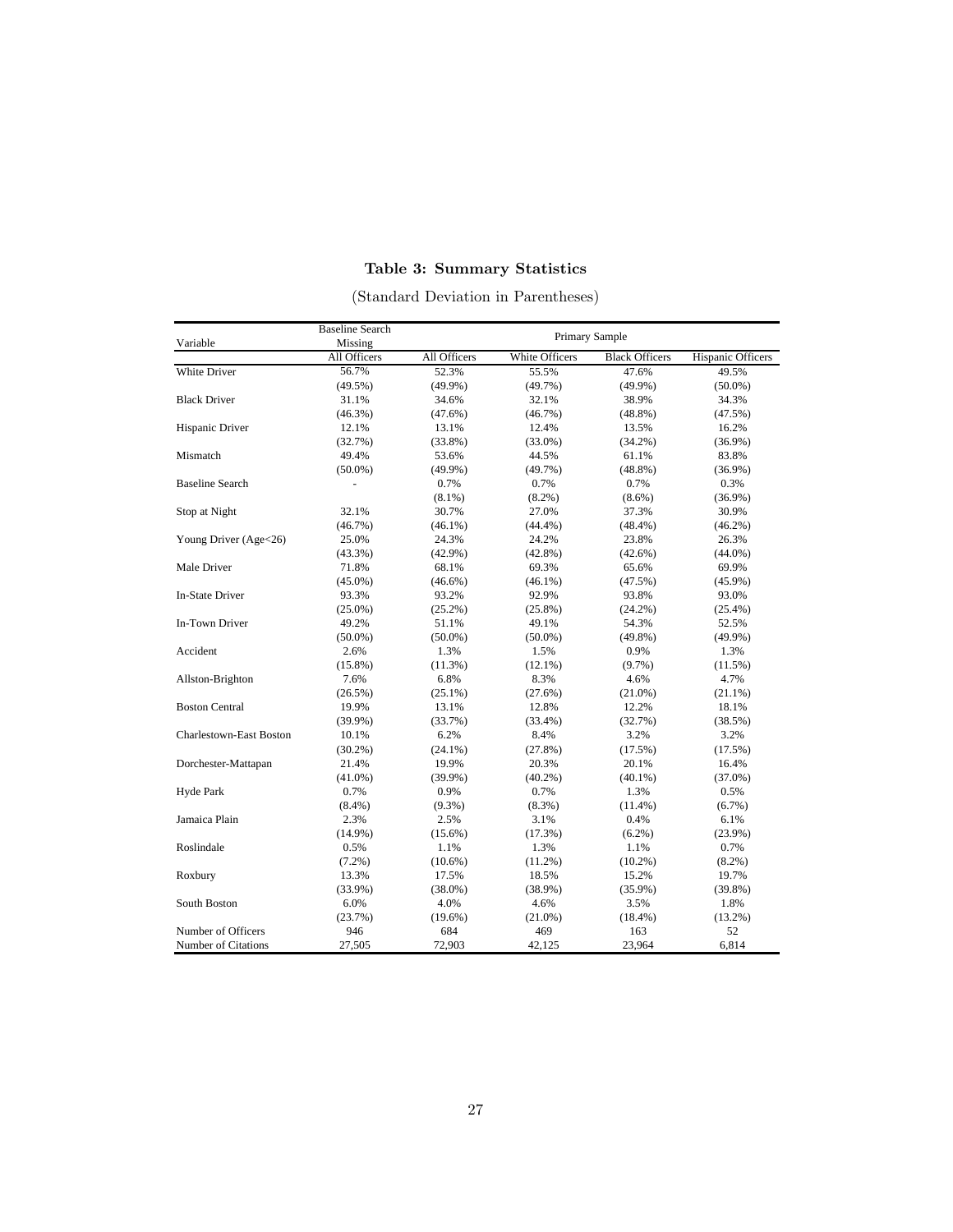Table 4: Probability of Search and Guilt Conditional on Search Officer Race Excluded

|                         | <b>Unweighted Probits</b> |          | <b>Weighted Probits</b> |          |
|-------------------------|---------------------------|----------|-------------------------|----------|
|                         | Search                    | Guilt    | Search                  | Guilt    |
| <b>Black Driver</b>     | $0.003***$                | $-0.001$ | $0.019**$               | $-0.001$ |
|                         | (0.001)                   | (0.001)  | (0.010)                 | (0.002)  |
| Hispanic Driver         | 0.003                     | $-0.000$ | 0.015                   | 0.003    |
|                         | (0.002)                   | (0.000)  | (0.013)                 | (0.005)  |
| Stop at Night           | 0.002                     | 0.000    | 0.013                   | $-0.001$ |
|                         | (0.002)                   | (0.000)  | (0.008)                 | (0.001)  |
| Young Driver $(Age<26)$ | $0.001**$                 | $-0.000$ | 0.006                   | $-0.002$ |
|                         | (0.001)                   | (0.000)  | (0.008)                 | (0.001)  |
| Male Driver             | 0.001                     | $-0.000$ | 0.006                   | $-0.005$ |
|                         | (0.001)                   | (0.000)  | (0.006)                 | (0.007)  |
| <b>In-State Driver</b>  | 0.001                     |          | 0.010                   |          |
|                         | (0.001)                   |          | (0.007)                 |          |
| In-Town Driver          | 0.000                     | $-0.000$ | 0.003                   | 0.001    |
|                         | (0.001)                   | (0.000)  | (0.006)                 | (0.001)  |
| Accident                | $0.037**$                 | $-0.000$ | $-0.000$                | $-0.001$ |
|                         | (0.015)                   | (0.000)  | (0.011)                 | (0.001)  |
| Neighborhood Control    | YES                       | YES      | YES                     | YES      |
| <b>Observations</b>     | 70614                     | 363      | 70614                   | 363      |

\* significant at 10%; \*\* significant at 5%; \*\*\* significant at 1%

If the search outcomes for an officer are missing in all cases except those in which the officer indicates that a search was conducted, then we code the missing search outcomes as "no search" (this affects 33 citations). After this correction, officers with missing values for more than 10% of search outcomes are dropped. Missing search outcomes for the remaining officers are dropped.

| Table 5: Probability of Search and Guilt Conditional on Search |  |  |  |
|----------------------------------------------------------------|--|--|--|
| Officer Race Excluded, Blacks and Whites Only                  |  |  |  |

|                         | Unweighted Probits |          |          | <b>Weighted Probits</b> |
|-------------------------|--------------------|----------|----------|-------------------------|
|                         | Search             | Guilt    | Search   | Guilt                   |
| <b>Black Driver</b>     | $0.003**$          | $-0.014$ | $0.018*$ | $-0.013$                |
|                         | (0.001)            | (0.014)  | (0.010)  | (0.012)                 |
| Stop at Night           | 0.002              | 0.003    | 0.012    | 0.010                   |
|                         | (0.002)            | (0.011)  | (0.009)  | (0.007)                 |
| Young Driver $(Age<26)$ | 0.001              | $-0.011$ | 0.005    | $-0.015*$               |
|                         | (0.001)            | (0.009)  | (0.009)  | (0.008)                 |
| Male Driver             | 0.001              | $-0.014$ | 0.003    | $-0.031$                |
|                         | (0.001)            | (0.012)  | (0.007)  | (0.023)                 |
| In-State Driver         | $-0.000$           |          | 0.007    |                         |
|                         | (0.001)            |          | (0.009)  |                         |
| In-Town Driver          | $0.001*$           | $-0.001$ | 0.006    | 0.001                   |
|                         | (0.001)            | (0.009)  | (0.008)  | (0.005)                 |
| Accident                | $0.043**$          | $-0.002$ | 0.002    | $-0.005*$               |
|                         | (0.018)            | (0.011)  | (0.014)  | (0.003)                 |
| Neighborhood Controls   | <b>YES</b>         | YES      | YES      | YES                     |
| <b>Observations</b>     | 55824              | 329      | 55824    | 329                     |

Robust standard errors in parentheses.

\* significant at 10%; \*\* significant at 5%; \*\*\* significant at 1%

If the search outcomes for an officer are missing in all cases except those in which the officer indicates that a search was conducted, then we code the missing search outcomes as "no search" (this affects 33 citations). After this correction, officers with missing values for more than 10% of search outcomes are dropped. Missing search outcomes for the remaining officers are dropped.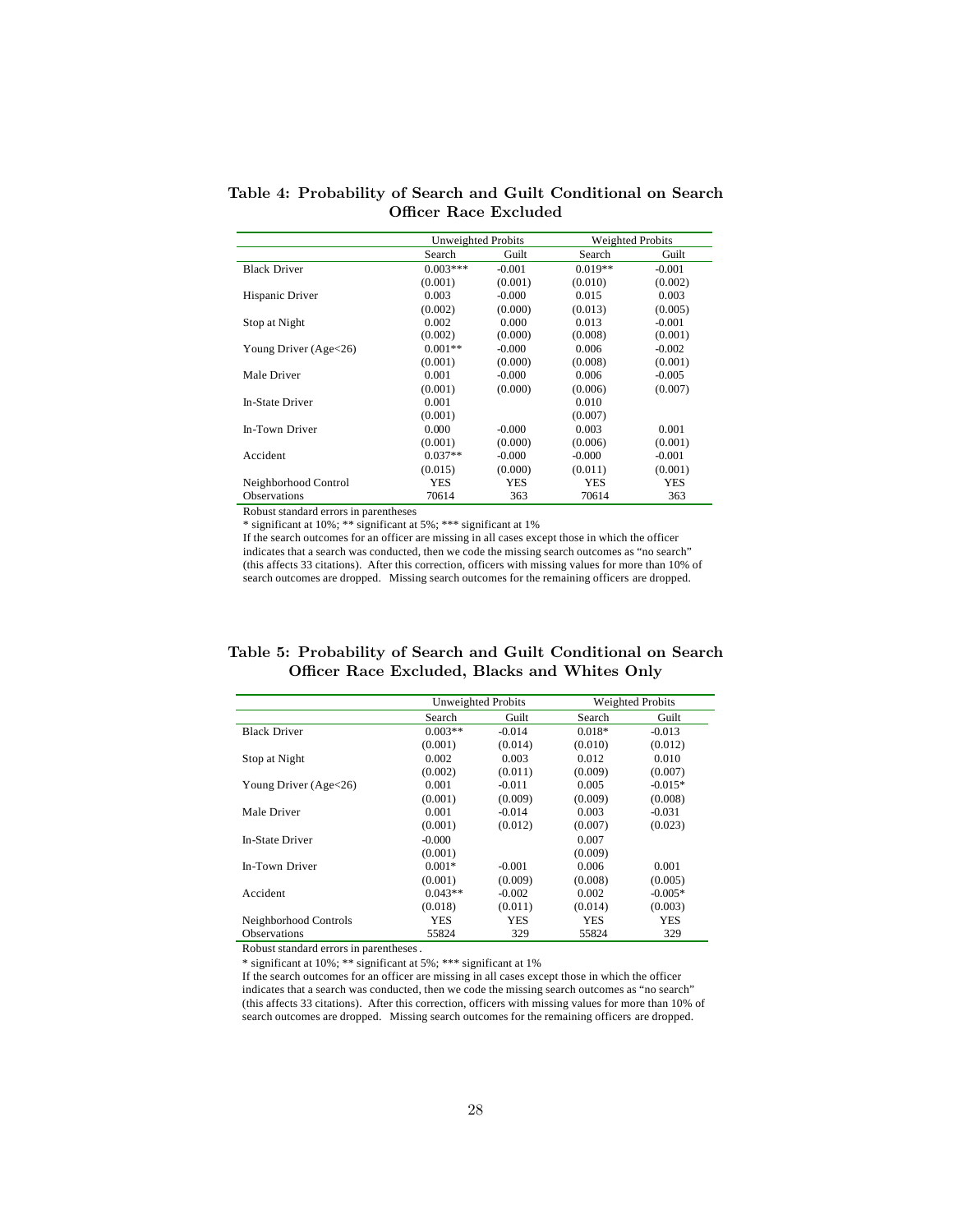|                       | <b>Unweighted Probits</b> |            |            | <b>Weighted Probits</b> |                |            |
|-----------------------|---------------------------|------------|------------|-------------------------|----------------|------------|
|                       | (1)                       | (2)        | (3)        | (4)                     | (5)            | (6)        |
| <b>Black Driver</b>   | $0.004***$                | $0.003**$  | $0.003**$  | 0.008                   | 0.003          | 0.006      |
|                       | (0.001)                   | (0.001)    | (0.001)    | (0.009)                 | (0.007)        | (0.008)    |
| Hispanic Driver       | 0.003                     | 0.002      | 0.001      | 0.004                   | 0.000          | $-0.001$   |
|                       | (0.003)                   | (0.002)    | (0.002)    | (0.012)                 | (0.011)        | (0.010)    |
| <b>Black Officer</b>  | 0.001                     | 0.001      | 0.001      | $-0.007$                | $-0.009$       | $-0.007$   |
|                       | (0.003)                   | (0.003)    | (0.003)    | (0.008)                 | (0.007)        | (0.007)    |
| Hispanic Officer      | $-0.004*$                 | $-0.003*$  | $-0.003$   | $-0.019**$              | $-0.018**$     | $-0.016**$ |
|                       | (0.002)                   | (0.002)    | (0.002)    | (0.009)                 | (0.008)        | (0.007)    |
| Mismatch              | $0.002**$                 | $0.002*$   | $0.002**$  | $0.019**$               | $0.023***$     | $0.020***$ |
|                       | (0.001)                   | (0.001)    | (0.001)    | (0.009)                 | (0.007)        | (0.006)    |
| Stop at Night         |                           | 0.002      | 0.002      |                         | 0.014          | 0.013      |
|                       |                           | (0.002)    | (0.002)    |                         | (0.009)        | (0.008)    |
| Young Driver (Age<26) |                           | $0.002**$  | $0.002**$  |                         | 0.006          | 0.006      |
|                       |                           | (0.001)    | (0.001)    |                         | (0.008)        | (0.007)    |
| Male Driver           |                           | 0.001      | 0.001      |                         | 0.006          | 0.005      |
|                       |                           | (0.001)    | (0.001)    |                         | (0.006)        | (0.006)    |
| In-State Driver       |                           | 0.002      | 0.001      |                         | 0.011          | 0.010      |
|                       |                           | (0.001)    | (0.001)    |                         | (0.007)        | (0.007)    |
| In-Town Driver        |                           | 0.000      | 0.000      |                         | $-0.000$       | 0.002      |
|                       |                           | (0.001)    | (0.001)    |                         | (0.006)        | (0.006)    |
| Accident              |                           | $0.039***$ | $0.037**$  |                         | 0.000          | $-0.001$   |
|                       |                           | (0.014)    | (0.015)    |                         | (0.011)        | (0.011)    |
| Neighborhood Controls | NO.                       | NO.        | <b>YES</b> | NO.                     | N <sub>O</sub> | <b>YES</b> |
| <b>Observations</b>   | 72903                     | 70614      | 70614      | 72903                   | 70614          | 70614      |

Table 6: Probability of Search, Baseline Specification

\* significant at 10%; \*\* significant at 5%; \*\*\* significant at 1%

|                       |           | Unweighted Probits |            |          | <b>Weighted Probits</b> |            |
|-----------------------|-----------|--------------------|------------|----------|-------------------------|------------|
|                       | (1)       | (2)                | (3)        | (4)      | (5)                     | (6)        |
| <b>Black Driver</b>   | $0.004**$ | $0.003*$           | $0.002**$  | 0.011    | 0.004                   | 0.004      |
|                       | (0.001)   | (0.001)            | (0.001)    | (0.010)  | (0.007)                 | (0.008)    |
| <b>Black Officer</b>  | 0.001     | 0.001              | 0.001      | $-0.008$ | $-0.012$                | $-0.011*$  |
|                       | (0.003)   | (0.003)            | (0.003)    | (0.009)  | (0.007)                 | (0.007)    |
| Mismatch              | $0.002*$  | $0.002*$           | $0.002*$   | $0.017*$ | $0.022***$              | $0.021***$ |
|                       | (0.001)   | (0.001)            | (0.001)    | (0.010)  | (0.008)                 | (0.007)    |
| Stop at Night         |           | 0.002              | 0.002      |          | 0.012                   | 0.012      |
|                       |           | (0.002)            | (0.002)    |          | (0.009)                 | (0.009)    |
| Young Driver (Age<26) |           | 0.001              | 0.001      |          | 0.004                   | 0.004      |
|                       |           | (0.001)            | (0.001)    |          | (0.009)                 | (0.008)    |
| Male Driver           |           | 0.001              | 0.001      |          | 0.002                   | 0.001      |
|                       |           | (0.001)            | (0.001)    |          | (0.007)                 | (0.007)    |
| In-State Driver       |           | 0.000              | $-0.000$   |          | 0.006                   | 0.007      |
|                       |           | (0.001)            | (0.001)    |          | (0.009)                 | (0.008)    |
| In-Town Driver        |           | $0.001*$           | $0.001*$   |          | 0.005                   | 0.006      |
|                       |           | (0.001)            | (0.001)    |          | (0.007)                 | (0.007)    |
| Accident              |           | $0.043**$          | $0.043**$  |          | 0.003                   | 0.002      |
|                       |           | (0.018)            | (0.019)    |          | (0.014)                 | (0.013)    |
| Neighborhood Controls | NO.       | NO.                | <b>YES</b> | NO.      | NO.                     | <b>YES</b> |
| <b>Observations</b>   | 57621     | 55824              | 55824      | 57621    | 55824                   | 55824      |

## Table 7: Probability of Search, Baseline Specification Blacks and Whites Only

Robust standard errors in parentheses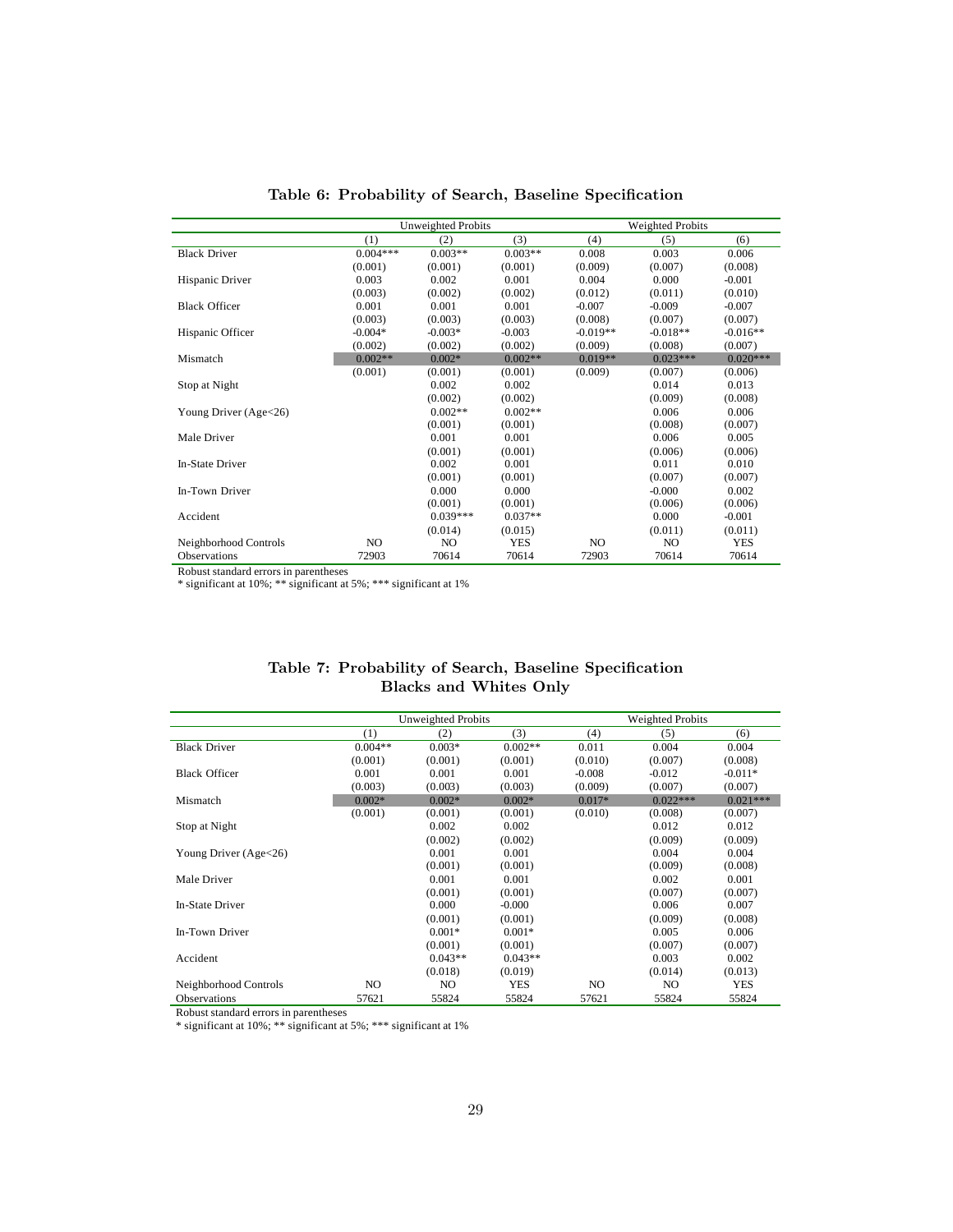|                        |            | <b>Weighted Probits</b> |            |
|------------------------|------------|-------------------------|------------|
|                        | Search 1   | Search <sub>2</sub>     | Search 3   |
| <b>Black Driver</b>    | $0.011*$   | 0.008                   | $0.011*$   |
|                        | (0.007)    | (0.005)                 | (0.007)    |
| Hispanic Driver        | 0.003      | 0.002                   | 0.003      |
|                        | (0.008)    | (0.006)                 | (0.008)    |
| <b>Black Officer</b>   | $-0.005$   | $-0.004$                | $-0.005$   |
|                        | (0.006)    | (0.004)                 | (0.006)    |
| Hispanic Officer       | $-0.010$   | $-0.009*$               | $-0.010$   |
|                        | (0.007)    | (0.005)                 | (0.007)    |
| Mismatch               | $0.014***$ | $0.011***$              | $0.014***$ |
|                        | (0.005)    | (0.004)                 | (0.005)    |
| Stop at Night          | $0.014**$  | $0.010**$               | $0.014**$  |
|                        | (0.006)    | (0.004)                 | (0.006)    |
| Young Driver (Age<26)  | 0.008      | 0.006                   | 0.008      |
|                        | (0.006)    | (0.004)                 | (0.006)    |
| Male Driver            | $0.010**$  | $0.007**$               | $0.010**$  |
|                        | (0.005)    | (0.003)                 | (0.005)    |
| <b>In-State Driver</b> | 0.007      | 0.006                   | 0.008      |
|                        | (0.007)    | (0.005)                 | (0.006)    |
| In-Town Driver         | 0.004      | 0.001                   | 0.004      |
|                        | (0.005)    | (0.004)                 | (0.005)    |
| Accident               | 0.001      | $-0.000$                | 0.001      |
|                        | (0.009)    | (0.006)                 | (0.009)    |
| Neighborhood Controls  | YES        | <b>YES</b>              | <b>YES</b> |
| Observations           | 79,337     | 95,855                  | 79,369     |

Table 8: Probability of Search, Robustness Checks

\* significant at 10%; \*\* significant at 5%; \*\*\* significant at 1%

|  |                               | Table 9: Probability of Search, Robustness Checks |  |
|--|-------------------------------|---------------------------------------------------|--|
|  | <b>Blacks and Whites Only</b> |                                                   |  |

|                         |           | <b>Weighted Probits</b> |            |
|-------------------------|-----------|-------------------------|------------|
|                         | Search 1  | Search <sub>2</sub>     | Search 3   |
| <b>Black Driver</b>     | 0.010     | 0.007                   | 0.009      |
|                         | (0.007)   | (0.005)                 | (0.007)    |
| <b>Black Officer</b>    | $-0.010*$ | $-0.007*$               | $-0.010*$  |
|                         | (0.006)   | (0.004)                 | (0.006)    |
| Mismatch                | $0.014**$ | $0.011**$               | $0.014**$  |
|                         | (0.006)   | (0.005)                 | (0.006)    |
| Stop at Night           | $0.011*$  | 0.008                   | $0.011*$   |
|                         | (0.007)   | (0.005)                 | (0.007)    |
| Young Driver $(Age<26)$ | 0.006     | 0.004                   | 0.006      |
|                         | (0.006)   | (0.005)                 | (0.006)    |
| Male Driver             | 0.007     | 0.005                   | 0.007      |
|                         | (0.005)   | (0.004)                 | (0.005)    |
| In-State Driver         | 0.003     | 0.002                   | 0.003      |
|                         | (0.008)   | (0.006)                 | (0.008)    |
| <b>In-Town Driver</b>   | 0.005     | 0.002                   | 0.005      |
|                         | (0.006)   | (0.004)                 | (0.006)    |
| Accident                | $-0.002$  | $-0.003$                | $-0.002$   |
|                         | (0.010)   | (0.006)                 | (0.010)    |
| Neighborhood Controls   | YES       | <b>YES</b>              | <b>YES</b> |
| <b>Observations</b>     | 62.539    | 74.837                  | 62.560     |

Robust standard errors in parentheses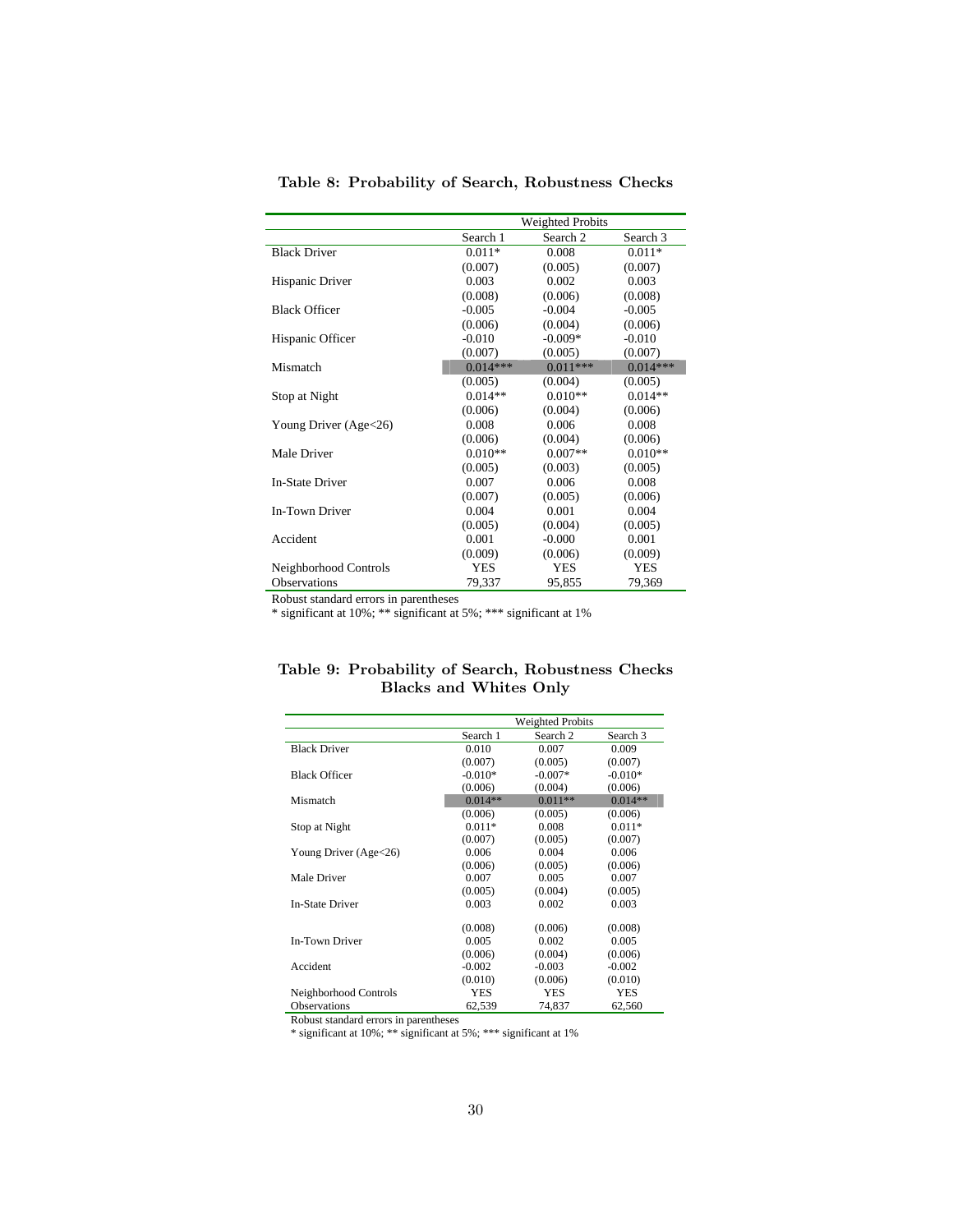|                        |                | <b>Weighted Probits</b> |            |  |  |  |
|------------------------|----------------|-------------------------|------------|--|--|--|
|                        | (1)            | (2)                     | (3)        |  |  |  |
| <b>Black Driver</b>    | $-0.005$       | $-0.002$                | 0.003      |  |  |  |
|                        | (0.008)        | (0.008)                 | (0.008)    |  |  |  |
| Hispanic Driver        | 0.001          | 0.003                   | 0.001      |  |  |  |
|                        | (0.011)        | (0.011)                 | (0.009)    |  |  |  |
| <b>Black Officer</b>   | $-0.012$       | $-0.009$                | $-0.007$   |  |  |  |
|                        | (0.008)        | (0.008)                 | (0.007)    |  |  |  |
| Hispanic Officer       | $-0.018**$     | $-0.015*$               | $-0.013*$  |  |  |  |
|                        | (0.009)        | (0.009)                 | (0.008)    |  |  |  |
| Mismatch               | $0.016**$      | $0.016**$               | $0.013**$  |  |  |  |
|                        | (0.008)        | (0.008)                 | (0.006)    |  |  |  |
| Stop at Night          |                | 0.009                   | 0.007      |  |  |  |
|                        |                | (0.009)                 | (0.007)    |  |  |  |
| Young Driver (Age<26)  |                | $-0.004$                | $-0.003$   |  |  |  |
|                        |                | (0.007)                 | (0.006)    |  |  |  |
| Male Driver            |                | 0.008                   | 0.007      |  |  |  |
|                        |                | (0.006)                 | (0.005)    |  |  |  |
| <b>In-State Driver</b> |                | 0.008                   | 0.007      |  |  |  |
|                        |                | (0.008)                 | (0.007)    |  |  |  |
| In-Town Driver         |                | $-0.002$                | $-0.000$   |  |  |  |
|                        |                | (0.006)                 | (0.006)    |  |  |  |
| Accident               |                | 0.018                   | 0.017      |  |  |  |
|                        |                | (0.018)                 | (0.018)    |  |  |  |
| Neighborhood Controls  | N <sub>O</sub> | N <sub>O</sub>          | <b>YES</b> |  |  |  |
| <b>Observations</b>    | 71,560         | 69,346                  | 69,346     |  |  |  |

Table 10: Probability of Search, Patrol Officers

\* significant at 10%; \*\* significant at 5%; \*\*\* significant at 1%

|                        | <b>Weighted Probits</b> |           |            |  |
|------------------------|-------------------------|-----------|------------|--|
|                        | (1)                     | (2)       | (3)        |  |
| <b>Black Driver</b>    | $-0.001$                | 0.001     | 0.005      |  |
|                        | (0.008)                 | (0.008)   | (0.009)    |  |
| <b>Black Officer</b>   | $-0.010$                | $-0.007$  | $-0.007$   |  |
|                        | (0.008)                 | (0.008)   | (0.007)    |  |
| Mismatch               | 0.014                   | $0.013*$  | $0.013*$   |  |
|                        | (0.009)                 | (0.008)   | (0.007)    |  |
| Stop at Night          |                         | 0.009     | 0.008      |  |
|                        |                         | (0.010)   | (0.009)    |  |
| Young Driver (Age<26)  |                         | $-0.010*$ | $-0.009$   |  |
|                        |                         | (0.006)   | (0.006)    |  |
| Male Driver            |                         | 0.004     | 0.004      |  |
|                        |                         | (0.007)   | (0.006)    |  |
| <b>In-State Driver</b> |                         | 0.002     | 0.003      |  |
|                        |                         | (0.009)   | (0.008)    |  |
| In-Town Driver         |                         | 0.000     | 0.000      |  |
|                        |                         | (0.007)   | (0.008)    |  |
| Accident               |                         | 0.028     | 0.028      |  |
|                        |                         | (0.024)   | (0.023)    |  |
| Neighborhood Controls  | NO.                     | NO.       | <b>YES</b> |  |
| <b>Observations</b>    | 56,409                  | 54,684    | 54,684     |  |

Table 11: Probability of Search, Patrol Officers Blacks and Whites Only

Robust standard errors in parentheses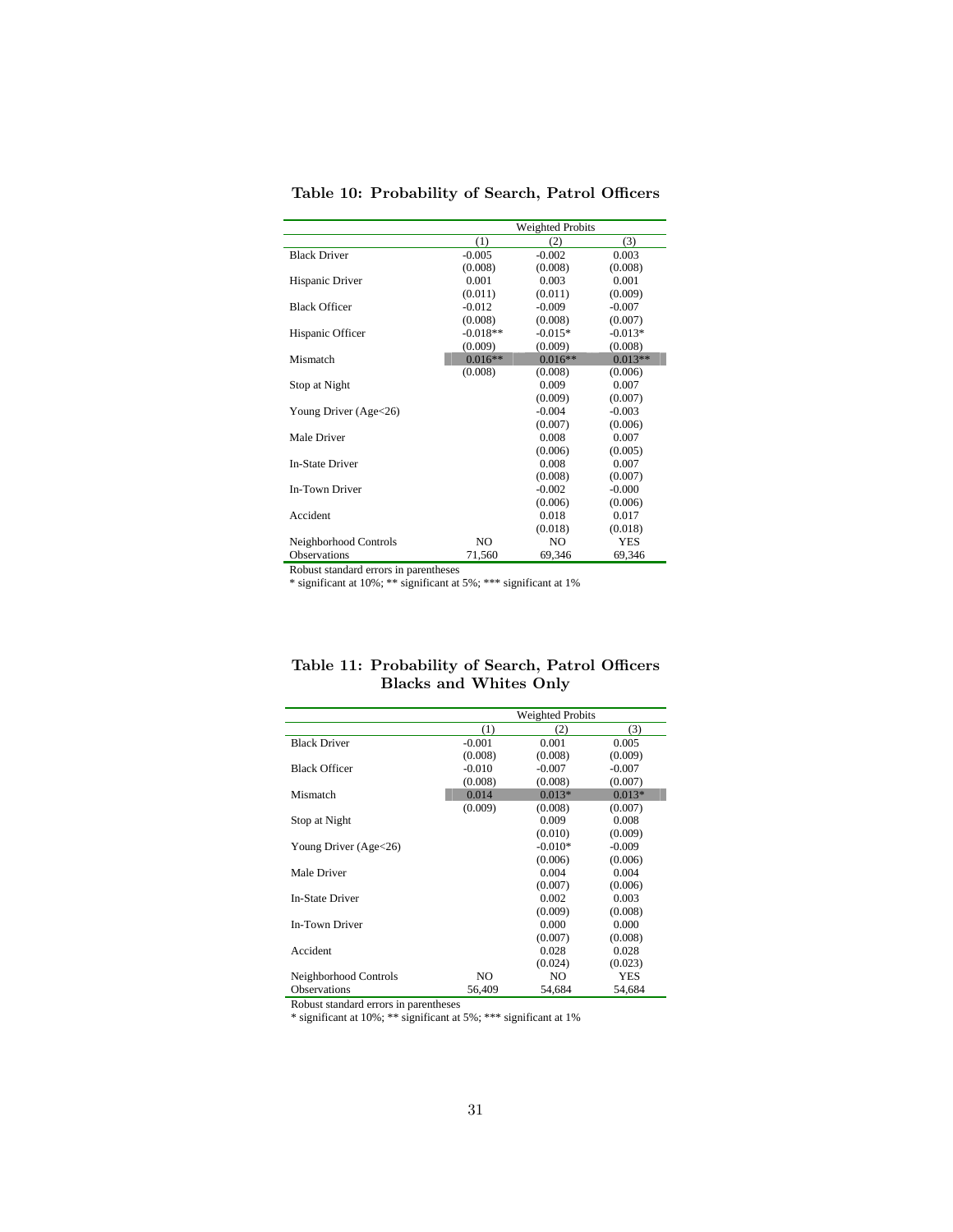|                        |          | Weighted Probits |           |  |
|------------------------|----------|------------------|-----------|--|
|                        | (1)      | (2)              | (3)       |  |
| <b>Black Driver</b>    | $-0.016$ | $-0.014$         | $-0.015*$ |  |
|                        | (0.015)  | (0.011)          | (0.009)   |  |
| Hispanic Driver        | 0.017    | 0.011            | $-0.003$  |  |
|                        | (0.027)  | (0.022)          | (0.014)   |  |
| <b>Black Officer</b>   | 0.005    | 0.003            | 0.009     |  |
|                        | (0.017)  | (0.014)          | (0.015)   |  |
| Hispanic Officer       | $-0.004$ | 0.004            | $-0.003$  |  |
|                        | (0.026)  | (0.024)          | (0.016)   |  |
| Mismatch               | $0.030*$ | $0.028*$         | $0.030**$ |  |
|                        | (0.018)  | (0.016)          | (0.013)   |  |
| Stop at Night          |          | 0.030            | $0.031*$  |  |
|                        |          | (0.021)          | (0.017)   |  |
| Young Driver (Age<26)  |          | $-0.009$         | $-0.012*$ |  |
|                        |          | (0.010)          | (0.007)   |  |
| Male Driver            |          | $0.022**$        | $0.017**$ |  |
|                        |          | (0.011)          | (0.008)   |  |
| <b>In-State Driver</b> |          | 0.012            | 0.008     |  |
|                        |          | (0.011)          | (0.010)   |  |
| In-Town Driver         |          | $-0.004$         | $-0.001$  |  |
|                        |          | (0.010)          | (0.008)   |  |
| Accident               |          | 0.010            | 0.010     |  |
|                        |          | (0.023)          | (0.024)   |  |
| Neighborhood Controls  | NO.      | NO.              | YES       |  |
| <b>Observations</b>    | 16,162   | 15,407           | 13,683    |  |

Table 12: Probability of Search, April-May 2001

\* significant at 10%; \*\* significant at 5%; \*\*\* significant at 1%

## Table 13: Probability of Search, Unexperienced vs. Experienced Officers Weighted Probits

|                         |             | Inexperienced Officers $\left( \leq 10 \right)$ years) |             |          | Experienced Officers (>10 years) |            |  |  |
|-------------------------|-------------|--------------------------------------------------------|-------------|----------|----------------------------------|------------|--|--|
|                         | (1)         | (2)                                                    | (3)         | (4)      | (5)                              | (6)        |  |  |
| <b>Black Driver</b>     | $-0.008$    | $-0.004$                                               | $-0.002$    | 0.024    | 0.007                            | 0.014      |  |  |
|                         | (0.008)     | (0.007)                                                | (0.007)     | (0.018)  | (0.012)                          | (0.012)    |  |  |
| Hispanic Driver         | 0.002       | 0.004                                                  | 0.004       | 0.009    | $-0.005$                         | $-0.005$   |  |  |
|                         | (0.011)     | (0.010)                                                | (0.010)     | (0.022)  | (0.013)                          | (0.010)    |  |  |
| <b>Black Officer</b>    | $-0.004$    | $-0.001$                                               | $-0.003$    | $-0.006$ | $-0.014*$                        | $-0.008$   |  |  |
|                         | (0.009)     | (0.008)                                                | (0.006)     | (0.012)  | (0.008)                          | (0.007)    |  |  |
| Hispanic Officer        | $-0.026***$ | $-0.020***$                                            | $-0.018***$ | $-0.004$ | $-0.005$                         | $-0.003$   |  |  |
|                         | (0.006)     | (0.005)                                                | (0.004)     | (0.022)  | (0.017)                          | (0.014)    |  |  |
| Mismatch                | 0.008       | 0.010                                                  | 0.008       | $0.026*$ | $0.032**$                        | $0.024**$  |  |  |
|                         | (0.007)     | (0.006)                                                | (0.005)     | (0.015)  | (0.013)                          | (0.010)    |  |  |
| Stop at Night           |             | $0.025**$                                              | $0.022**$   |          | 0.002                            | 0.000      |  |  |
|                         |             | (0.011)                                                | (0.009)     |          | (0.009)                          | (0.007)    |  |  |
| Young Driver $(Age<26)$ |             | $-0.011**$                                             | $-0.009*$   |          | $0.024*$                         | $0.021*$   |  |  |
|                         |             | (0.005)                                                | (0.005)     |          | (0.013)                          | (0.011)    |  |  |
| Male Driver             |             | $-0.000$                                               | 0.000       |          | 0.009                            | 0.008      |  |  |
|                         |             | (0.006)                                                | (0.005)     |          | (0.008)                          | (0.006)    |  |  |
| In-State Driver         |             | $0.015***$                                             | $0.013***$  |          | $-0.004$                         | $-0.003$   |  |  |
|                         |             | (0.005)                                                | (0.004)     |          | (0.015)                          | (0.013)    |  |  |
| In-Town Driver          |             | $-0.012**$                                             | $-0.011*$   |          | 0.013                            | $0.013*$   |  |  |
|                         |             | (0.006)                                                | (0.006)     |          | (0.008)                          | (0.007)    |  |  |
| Accident                |             | 0.005                                                  | 0.004       |          | 0.003                            | 0.004      |  |  |
|                         |             | (0.009)                                                | (0.007)     |          | (0.016)                          | (0.015)    |  |  |
| Neighborhood Controls   | NO          | NO                                                     | <b>YES</b>  | NO.      | NO                               | <b>YES</b> |  |  |
| <b>Observations</b>     | 34073       | 33232                                                  | 33232       | 38830    | 37382                            | 37073      |  |  |

Robust standard errors in parentheses